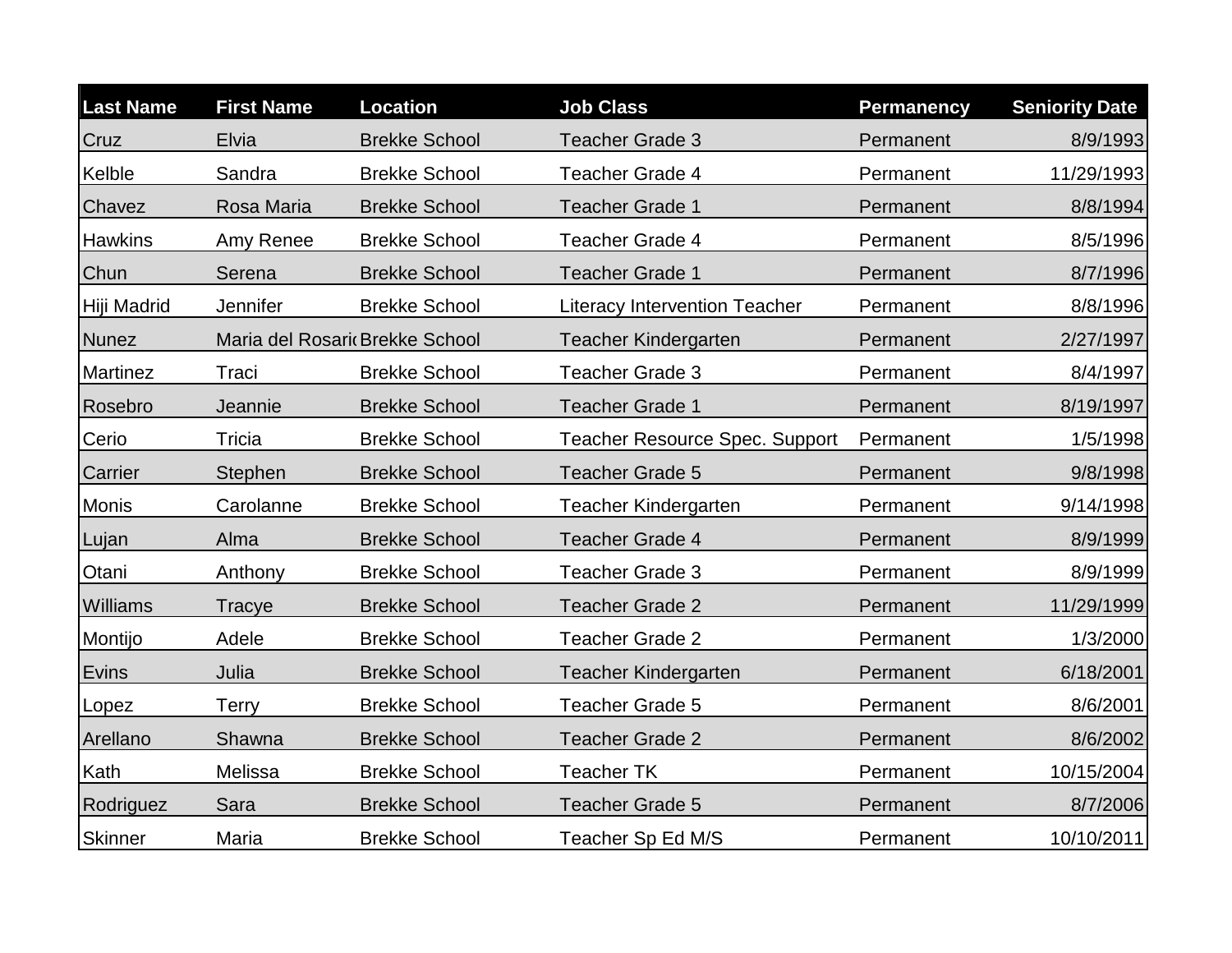| <b>Barany</b>        | Nancy       | <b>Brekke School</b> | <b>Teacher Grade 3</b>                               | Permanent | 8/20/2012  |
|----------------------|-------------|----------------------|------------------------------------------------------|-----------|------------|
| <b>McAulay</b>       | Jodi        | <b>Brekke School</b> | Teacher Sp Ed M/S                                    | Permanent | 8/17/2015  |
| Perez-Vitela         | Ivon        | <b>Brekke School</b> | Teacher Sp Ed M/S                                    | Permanent | 8/8/2017   |
| Volpe                | Sarah       | <b>Brekke School</b> | <b>Teacher Resource Spec. Support</b>                | Permanent | 5/15/2019  |
| Raddas               | Richard     |                      | Brekke School / Ramon Teacher Resource Spec. Support | Permanent | 8/22/2016  |
| Powers               | LeeAnne     |                      | Brekke School/ Marshal Teacher D/HH Itinerant        | Permanent | 9/23/2013  |
| Seiler               | Laurie      | <b>Chavez School</b> | <b>Teacher Grade 6</b>                               | Permanent | 10/12/1989 |
| Ramos                | Maria       | <b>Chavez School</b> | <b>Teacher Grade 2 DLI</b>                           | Permanent | 10/30/1989 |
| Silva                | Laura       | <b>Chavez School</b> | <b>Teacher Grade 1 DLI</b>                           | Permanent | 8/5/1991   |
| Nateras              | Leslie      | <b>Chavez School</b> | <b>Teacher Kindergarten DLI</b>                      | Permanent | 8/9/1993   |
| Herrera              | Javier      | <b>Chavez School</b> | <b>Teacher Grade 4 DLI</b>                           | Permanent | 8/9/1996   |
| Aguilar-Andrade Elsa |             | <b>Chavez School</b> | Teacher Grade 3 DLI, English                         | Permanent | 8/12/1996  |
| Rodarte              | Rosalinda   | <b>Chavez School</b> | <b>Teacher Grade 2 DLI</b>                           | Permanent | 7/7/1997   |
| Hermosillo           | Edward      | <b>Chavez School</b> | Teacher Kinder DLI, English                          | Permanent | 8/7/2000   |
| Melchor              | Claudia     | <b>Chavez School</b> | <b>Teacher Grade 1 DLI</b>                           | Permanent | 8/7/2000   |
| Armendariz           | Anabel      | <b>Chavez School</b> | <b>Teacher Kindergarten DLI</b>                      | Permanent | 7/8/2002   |
| Knaapen              | Veronica    | <b>Chavez School</b> | <b>Teacher Grade 5</b>                               | Permanent | 7/8/2002   |
| Ponce                | Maria       | <b>Chavez School</b> | Teacher Grade 2 DLI, English                         | Permanent | 7/22/2002  |
| <b>Thorpe</b>        | Christopher | <b>Chavez School</b> | Teacher Language Arts Jr High                        | Permanent | 8/19/2003  |
| Lisle                | Sandra      | <b>Chavez School</b> | Teacher Grade 1 DLI, English                         | Permanent | 9/22/2003  |
| Compton              | Rebecca     | <b>Chavez School</b> | Teacher Grade 2 DLI, English                         | Permanent | 8/6/2004   |
| Perez                | Maricruz    | <b>Chavez School</b> | Teacher Grade 3 DLI, English                         | Permanent | 8/18/2008  |
| Hatchman             | Heather     | <b>Chavez School</b> | <b>Teacher Combo 4-5</b>                             | Permanent | 10/1/2008  |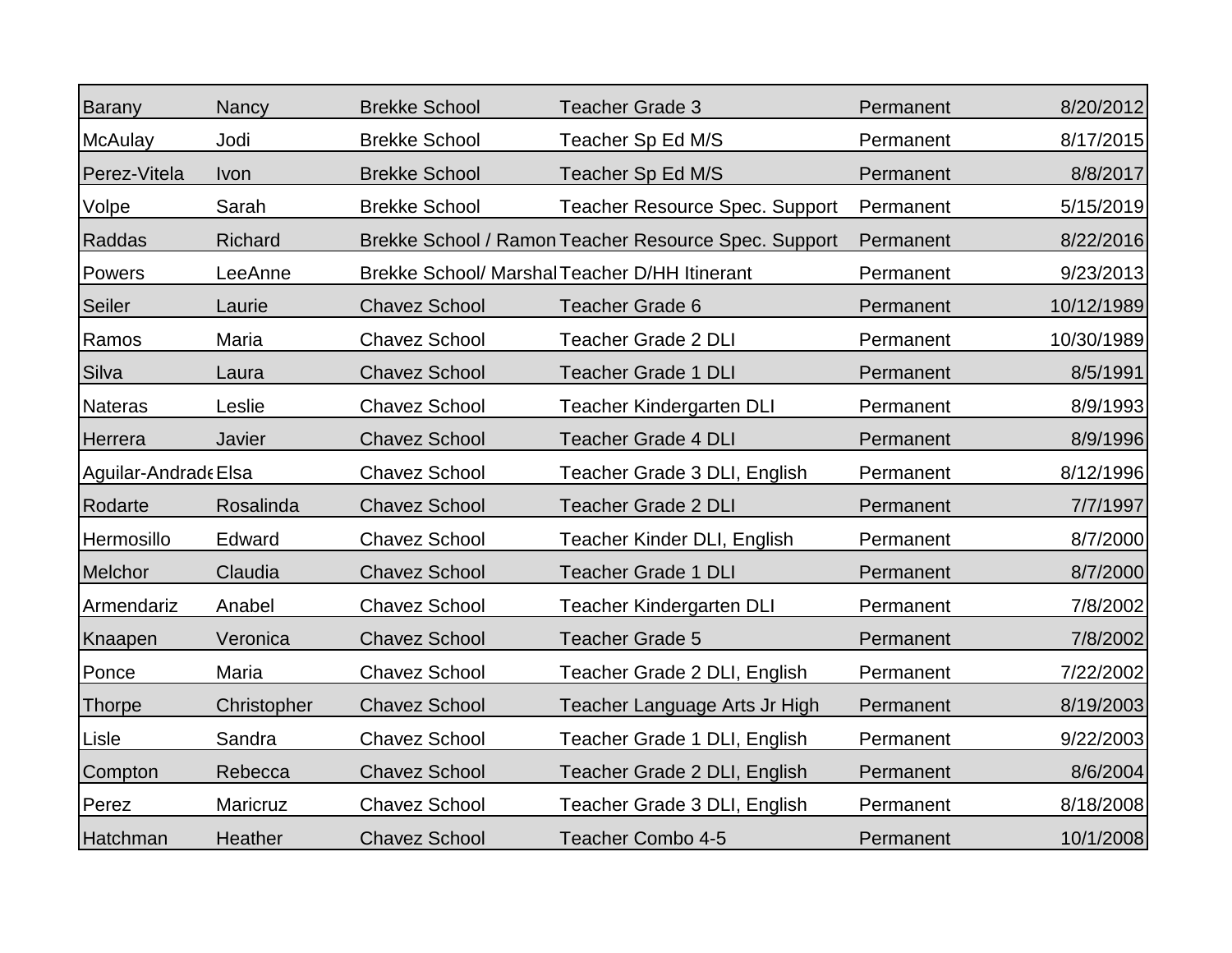| Johnson      | Heidi        | <b>Chavez School</b> | Teacher Grade 6                       | Permanent          | 10/27/2008 |
|--------------|--------------|----------------------|---------------------------------------|--------------------|------------|
| Morimune     | Christine    | <b>Chavez School</b> | <b>Literacy Intervention Teacher</b>  | Permanent          | 8/20/2012  |
| Zendejas     | Yvette       | <b>Chavez School</b> | Teacher Combo 4/5 DL                  | Permanent          | 8/20/2012  |
| Galaviz      | Daniel       | <b>Chavez School</b> | <b>Teacher Physical Education</b>     | Permanent          | 8/18/2014  |
| Ayala        | Maria Carmen | <b>Chavez School</b> | <b>Teacher Grade 3 DLI</b>            | Permanent          | 8/17/2015  |
| DeRosa       | <b>Mark</b>  | <b>Chavez School</b> | <b>Teacher Social Studies Jr High</b> | Permanent          | 8/17/2015  |
| Manuel       | Jennifer     | <b>Chavez School</b> | <b>Teacher Physical Education</b>     | Permanent          | 8/17/2015  |
| Orrante      | Angela       | <b>Chavez School</b> | Teacher Math Jr. High                 | Permanent          | 8/17/2015  |
| Lara         | Angelina     | <b>Chavez School</b> | <b>Teacher Grade 5 DLI</b>            | Permanent          | 9/3/2015   |
| Gonzalez     | Thomas       | <b>Chavez School</b> | <b>Teacher Social Studies Jr High</b> | Permanent          | 8/16/2016  |
| Willis       | Jennifer     | <b>Chavez School</b> | Teacher Language Arts Jr High         | Permanent          | 8/16/2016  |
| Lopez        | Arturo       | <b>Chavez School</b> | <b>Teacher Grade 6 DLI</b>            | Permanent          | 8/18/2017  |
| Herrera      | Griselda     | <b>Chavez School</b> | <b>Teacher Grade 3 DLI</b>            | Permanent          | 8/6/2018   |
| Sahagun      | Mayra        | <b>Chavez School</b> | Teacher Math Jr. High                 | Permanent          | 8/6/2018   |
| Price        | Patrick      | <b>Chavez School</b> | Teacher Science Jr High               | Permanent          | 8/14/2018  |
| Hernandez    | Guadalupe    | <b>Chavez School</b> | <b>Teacher Resource Specialist</b>    | Probation - 0 Year | 8/17/2020  |
| Solorio-Cano | Margarita    | <b>Chavez School</b> | <b>Teacher Resource Spec. Support</b> | Probation - 2nd Ye | 8/17/2020  |
| Chavez       | Jose         | <b>Curren School</b> | <b>Teacher Grade 3 DLI</b>            | Permanent          | 7/31/1996  |
| Ambriz       | Laura        | <b>Curren School</b> | <b>Teacher Grade 1 DLI</b>            | Permanent          | 8/11/1997  |
| <b>Moser</b> | Melissa      | <b>Curren School</b> | Teacher Grade 2 DLI, English          | Permanent          | 8/9/1999   |
| Zambrano     | Erica        | <b>Curren School</b> | <b>Teacher Grade 2 DLI</b>            | Permanent          | 2/10/2000  |
| Fisher       | Alisse       | <b>Curren School</b> | Teacher Kinder DLI, English           | Permanent          | 8/7/2000   |
| Razus        | Raluca       | <b>Curren School</b> | <b>Teacher Grade 4 DLI</b>            | Permanent          | 11/14/2000 |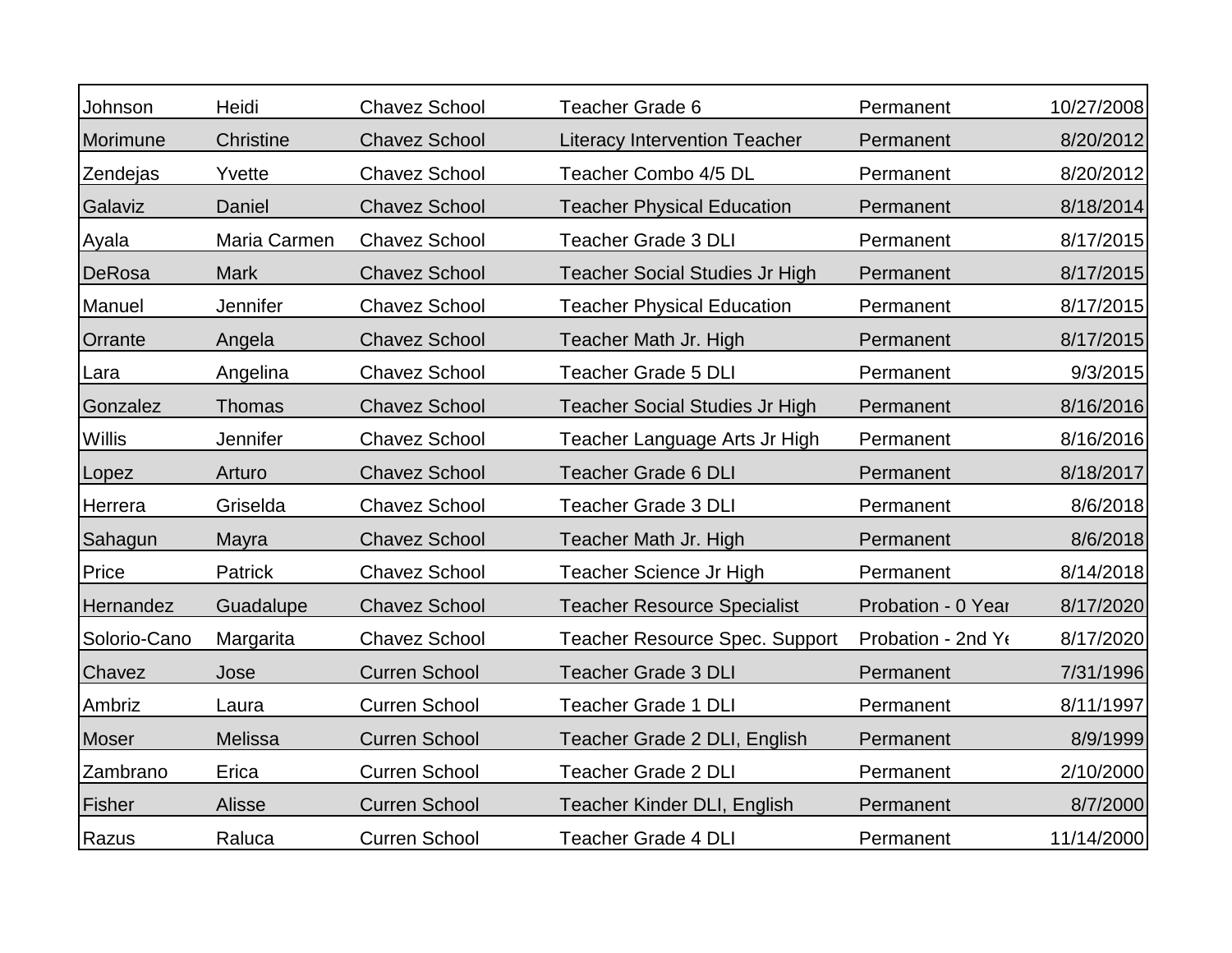| Hurtado                 | Francisco         | <b>Curren School</b> | <b>Teacher Grade 5</b>                | Permanent | 7/14/2003  |
|-------------------------|-------------------|----------------------|---------------------------------------|-----------|------------|
| <b>Stetler</b>          | Andrea            | <b>Curren School</b> | <b>Teacher Grade 6</b>                | Permanent | 7/22/2003  |
| Ayala                   | <b>Delia</b>      | <b>Curren School</b> | Teacher Grade 6                       | Permanent | 7/28/2003  |
| Aparicio                | Linda             | <b>Curren School</b> | <b>Teacher Grade 4</b>                | Permanent | 8/16/2005  |
| <b>Smith</b>            | Erica             | <b>Curren School</b> | <b>Teacher Physical Education</b>     | Permanent | 8/22/2005  |
| Meckstroth              | Suzanne           | <b>Curren School</b> | Teacher Science Jr High               | Permanent | 9/12/2005  |
| Beers-Cabrera Kristina  |                   | <b>Curren School</b> | Teacher Grade 3 DLI, English          | Permanent | 11/28/2005 |
| Newman                  | <b>Anne Marie</b> | <b>Curren School</b> | Teacher Sp Ed M/S                     | Permanent | 9/2/2008   |
| Callan                  | Casey             | <b>Curren School</b> | <b>Teacher Social Studies Jr High</b> | Permanent | 8/31/2011  |
| <b>Barbetti-Cort</b>    | Mariah            | <b>Curren School</b> | Teacher Math Jr. High                 | Permanent | 8/20/2012  |
| Rodriguez               | Roberto           | <b>Curren School</b> | <b>Teacher Combo 4-5</b>              | Permanent | 8/19/2013  |
| Vargas Gonzale Maricela |                   | <b>Curren School</b> | <b>Teacher Kindergarten DLI</b>       | Permanent | 8/27/2013  |
| Cochrane                | Jenna             | <b>Curren School</b> | <b>Literacy Intervention Teacher</b>  | Permanent | 9/17/2013  |
| Randall                 | Samantha          | <b>Curren School</b> | Teacher Grade 3 DLI, English          | Permanent | 10/21/2013 |
| Carter                  | David             | <b>Curren School</b> | <b>Teacher Physical Education</b>     | Permanent | 8/18/2014  |
| Narez                   | Salvador          | <b>Curren School</b> | <b>Teacher Social Studies Jr High</b> | Permanent | 8/18/2014  |
| Cavazos                 | Monica            | <b>Curren School</b> | Teacher Science Jr High               | Permanent | 8/22/2014  |
| Nava                    | Maria             | <b>Curren School</b> | <b>Teacher Kindergarten DLI</b>       | Permanent | 10/13/2014 |
| Evans                   | Kim               | <b>Curren School</b> | Teacher Grade 2 DLI, English          | Permanent | 10/23/2014 |
| Hammond                 | Sandra            | <b>Curren School</b> | Teacher Kinder DLI, English           | Permanent | 8/17/2015  |
| Wedel                   | Yulia             | <b>Curren School</b> | Teacher Sp Ed M/S                     | Permanent | 8/17/2015  |
| White                   | Maribel           | <b>Curren School</b> | Teacher Grade 1 DLI, English          | Permanent | 8/17/2015  |
| <b>Milne</b>            | Deborah           | <b>Curren School</b> | Teacher Grade 1 DLI, English          | Permanent | 9/24/2015  |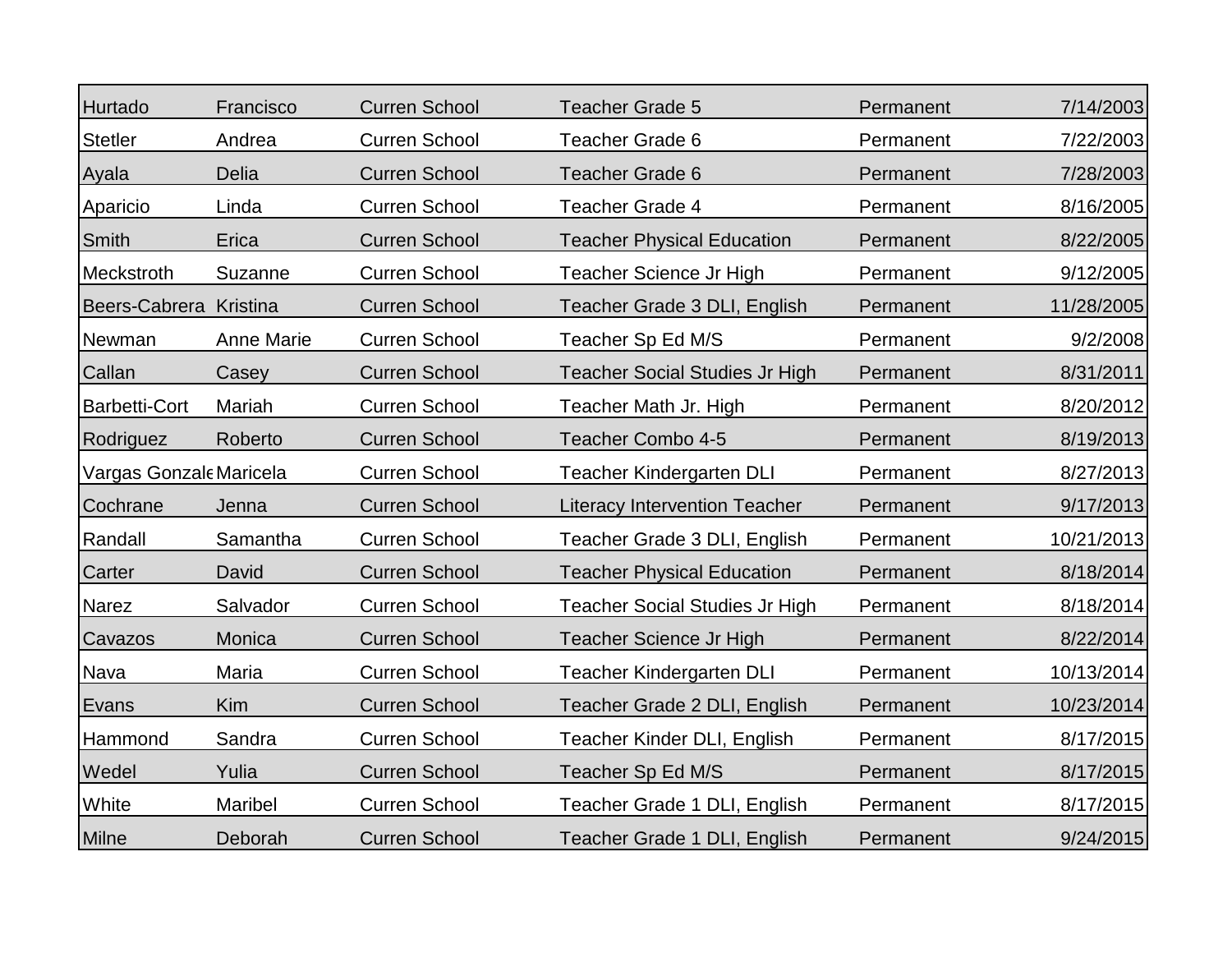| Cazares                 | Enrique         | <b>Curren School</b>   | <b>Teacher Grade 5 DLI</b>            | Permanent          | 6/20/2017 |
|-------------------------|-----------------|------------------------|---------------------------------------|--------------------|-----------|
| <b>Rivas</b>            | Jennifer        | <b>Curren School</b>   | <b>Teacher Grade 2 DLI</b>            | Permanent          | 6/20/2017 |
| Cuellar                 | Laura           | <b>Curren School</b>   | <b>Teacher Resource Spec. Support</b> | Permanent          | 8/8/2017  |
| Donovan                 | Diana           | <b>Curren School</b>   | Teacher Grade 6 DLI, English          | Permanent          | 8/8/2017  |
| Ford                    | Rochalle        | <b>Curren School</b>   | Teacher Language Arts Jr High         | Permanent          | 8/8/2017  |
| Kitagawa                | <b>Bryan</b>    | <b>Curren School</b>   | <b>Teacher Resource Spec. Support</b> | Permanent          | 6/29/2018 |
| Chavez                  | Vanessa         | <b>Curren School</b>   | Teacher Sp Ed M/S                     | Permanent          | 7/31/2018 |
| Odell                   | Geoffrey        | <b>Curren School</b>   | Teacher Combo 4/5 DL                  | Permanent          | 8/6/2018  |
| Solis                   | Rosa            | <b>Curren School</b>   | <b>Teacher Grade 1 DLI</b>            | Permanent          | 8/6/2018  |
| Villanueva Carri Nayeli |                 | <b>Curren School</b>   | <b>Teacher Grade 3 DLI</b>            | Permanent          | 8/6/2018  |
| Martinez                | Adalberto       | <b>Curren School</b>   | <b>Teacher Grade 6 DLI</b>            | Permanent          | 8/5/2019  |
| Smith                   | <b>Jennifer</b> | <b>Curren School</b>   | Teacher Math Jr. High                 | Probation - 2nd Y  | 2/10/2020 |
| Fleming                 | Maristella      | <b>Curren School</b>   | Teacher Language Arts Jr High         | Probation - 1st Ye | 8/10/2021 |
| Dufau                   | Kimberly        | <b>Driffill School</b> | <b>Teacher Grade 3 DLI</b>            | Permanent          | 8/8/1994  |
| <b>Desales</b>          | Marcela         | <b>Driffill School</b> | Teacher Grade 2 DLI, English          | Permanent          | 8/5/1996  |
| Patino-Lopez            | Luz             | <b>Driffill School</b> | <b>Teacher Grade 2 DLI</b>            | Permanent          | 8/5/1996  |
| Soto                    | Kimberly        | <b>Driffill School</b> | Teacher Grade 3 DLI, English          | Permanent          | 8/5/1996  |
| Gonzales                | <b>Ilene</b>    | <b>Driffill School</b> | Teacher Grade 2 DLI, English          | Permanent          | 8/15/1996 |
| <b>Torres</b>           | Carlos          | <b>Driffill School</b> | <b>Teacher Grade 4</b>                | Permanent          | 1/31/1997 |
| Zegers                  | Jennifer        | <b>Driffill School</b> | Teacher Grade 3 DLI, English          | Permanent          | 8/4/1997  |
| Moncayo                 | Silvia          | <b>Driffill School</b> | <b>Teacher Grade 3 DLI</b>            | Permanent          | 8/18/1997 |
| Perris                  | Lisa            | <b>Driffill School</b> | <b>Literacy Intervention Teacher</b>  | Permanent          | 8/10/1998 |
| Solis Serrato           | Esperanza       | <b>Driffill School</b> | <b>Teacher Grade 4 DLI</b>            | Permanent          | 8/10/1998 |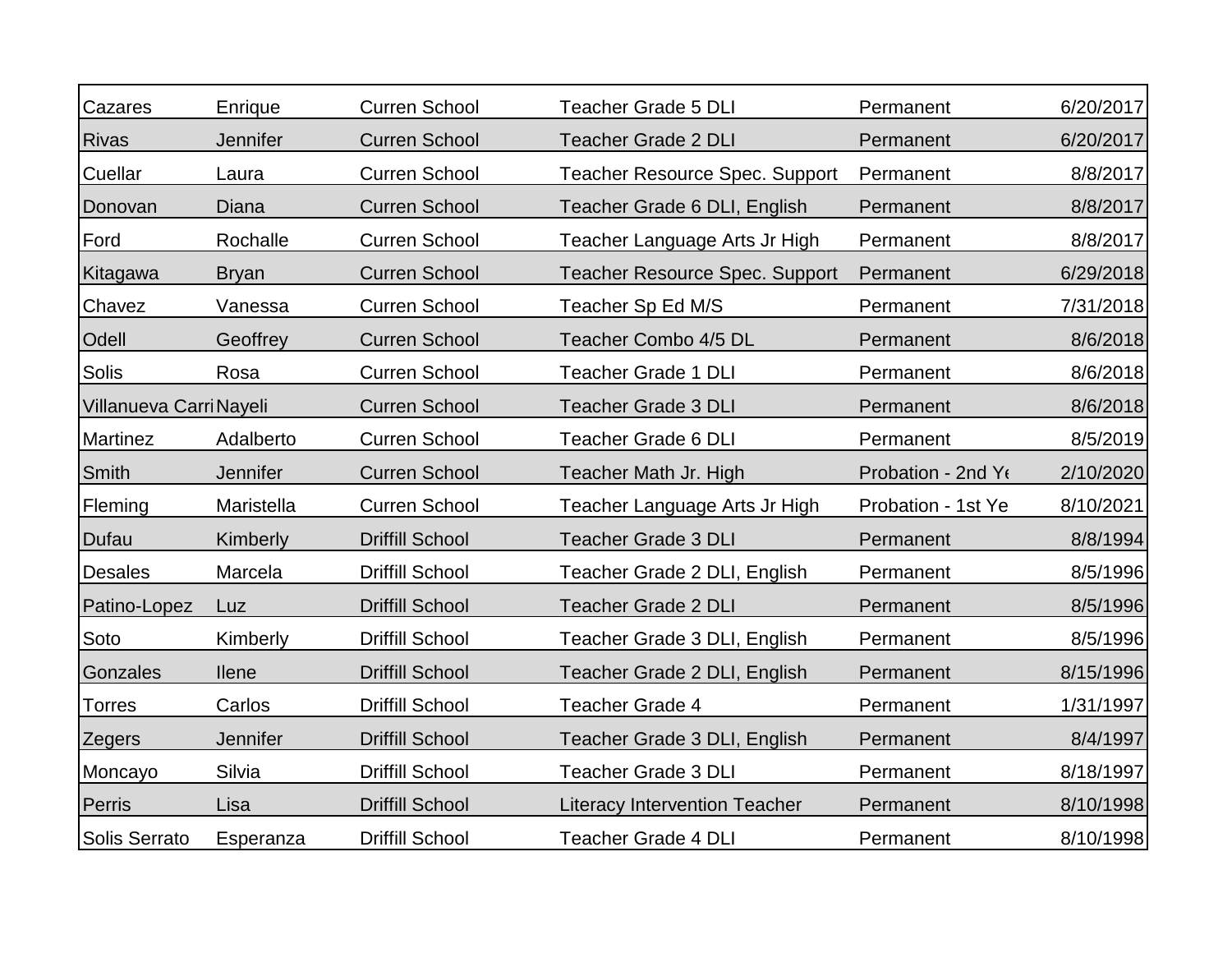| Mc Millan            | <b>Stuart</b> | <b>Driffill School</b> | <b>Teacher Kindergarten DLI</b>       | Permanent | 9/8/1998   |
|----------------------|---------------|------------------------|---------------------------------------|-----------|------------|
| Saucedo              | Maria         | <b>Driffill School</b> | <b>Teacher Grade 6</b>                | Permanent | 9/8/1998   |
| Lasley               | Kathryn       | <b>Driffill School</b> | Teacher Grade 5                       | Permanent | 8/9/1999   |
| Velasquez            | Yolanda       | <b>Driffill School</b> | Teacher Combo 4/5 DL                  | Permanent | 8/7/2000   |
| Magana               | Francesca     | <b>Driffill School</b> | <b>Teacher Grade 6</b>                | Permanent | 7/14/2003  |
| Ortiz                | Angelica      | <b>Driffill School</b> | <b>Teacher Resource Spec. Support</b> | Permanent | 7/14/2003  |
| Aguilera             | Edith         | <b>Driffill School</b> | <b>Teacher Grade 2 DLI</b>            | Permanent | 8/6/2004   |
| Gil                  | Araceli       | <b>Driffill School</b> | <b>Teacher TK Bilingual</b>           | Permanent | 10/26/2007 |
| Duran                | Maria         | <b>Driffill School</b> | <b>Teacher Grade 3 DLI</b>            | Permanent | 8/18/2008  |
| Valerio              | Marisela      | <b>Driffill School</b> | <b>Teacher Kindergarten DLI</b>       | Permanent | 11/12/2010 |
| Alcantar             | Marta         | <b>Driffill School</b> | Teacher Grade 1 DLI, English          | Permanent | 8/19/2011  |
| Reyes                | Antonio       | <b>Driffill School</b> | <b>Teacher Grade 5</b>                | Permanent | 8/20/2012  |
| Cobian               | Sandra        | <b>Driffill School</b> | <b>Teacher Grade 1 DLI</b>            | Permanent | 7/12/2013  |
| Medrano              | Liliana       | <b>Driffill School</b> | <b>Teacher Social Studies Jr High</b> | Permanent | 10/4/2013  |
| <b>Davidovics</b>    | Sara          | <b>Driffill School</b> | Teacher Sp Ed M/S                     | Permanent | 3/24/2014  |
| Tunin                | Kathryn       | <b>Driffill School</b> | <b>Teacher Physical Education</b>     | Permanent | 8/18/2014  |
| Jeworski             | Louisa        | <b>Driffill School</b> | Teacher Language Arts Jr High         | Permanent | 8/22/2014  |
| Medrano-Garcia Cindy |               | <b>Driffill School</b> | Teacher Language Arts Jr High         | Permanent | 8/25/2014  |
| Gouttumukkala Amudha |               | <b>Driffill School</b> | Teacher Science Jr High               | Permanent | 9/16/2014  |
| Camilon              | Mary Anne     | <b>Driffill School</b> | Teacher Kinder DLI, English           | Permanent | 10/13/2014 |
| Gankas               | Stephanie     | <b>Driffill School</b> | Teacher Grade 1 DLI, English          | Permanent | 10/13/2014 |
| Loveall              | Christina     | <b>Driffill School</b> | Teacher Kinder DLI, English           | Permanent | 10/22/2014 |
| Gonzales             | Gabriel       | <b>Driffill School</b> | Teacher Science Jr High               | Permanent | 8/17/2015  |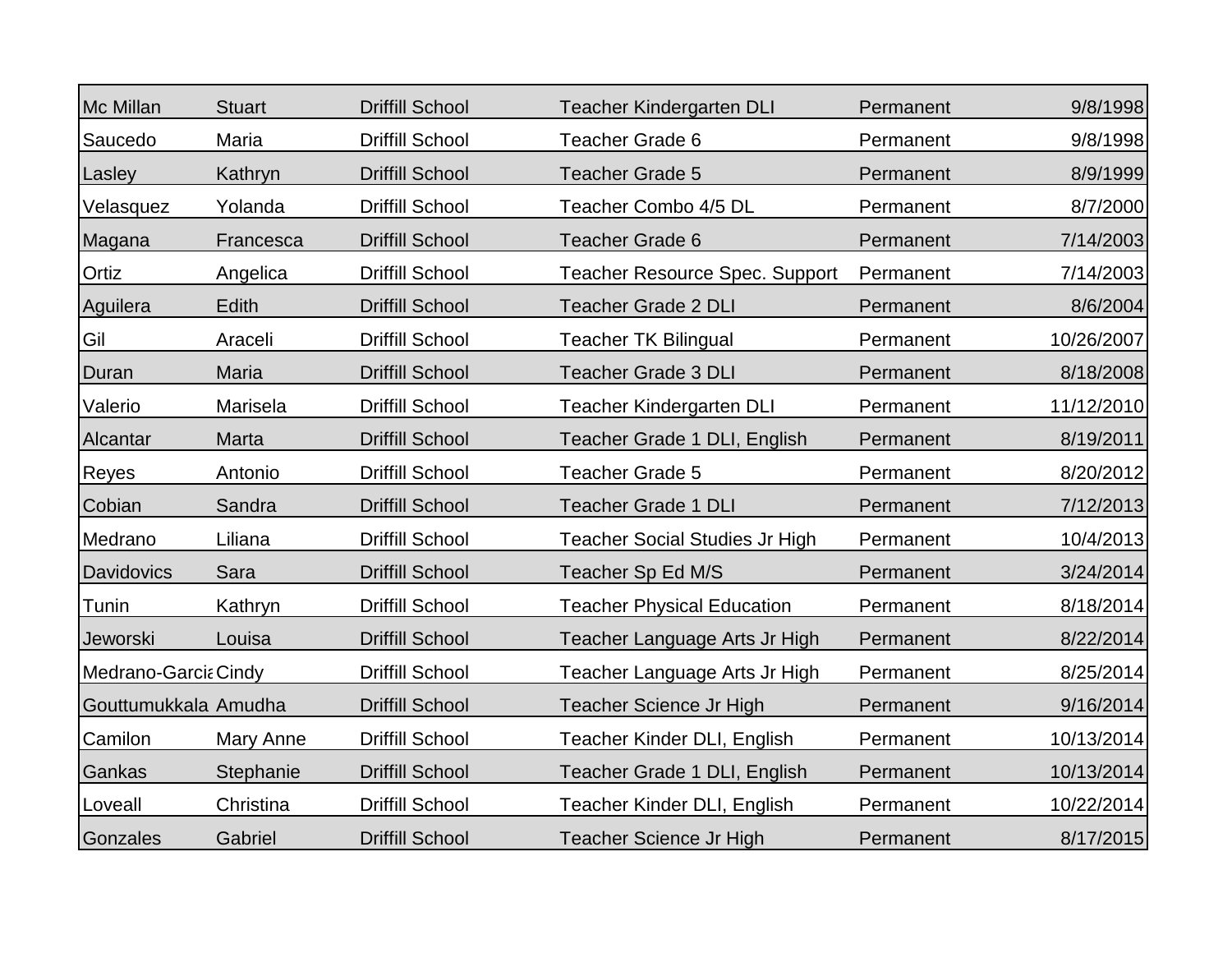| Perez                           | Esteban       | <b>Driffill School</b>      | <b>Teacher Social Studies Jr High</b> | Permanent          | 8/17/2015  |
|---------------------------------|---------------|-----------------------------|---------------------------------------|--------------------|------------|
| Williams                        | <b>Steven</b> | <b>Driffill School</b>      | <b>Teacher Physical Education</b>     | Permanent          | 8/17/2015  |
| <b>Bullard</b>                  | Philip        | <b>Driffill School</b>      | <b>Teacher Physical Education</b>     | Permanent          | 8/16/2016  |
| Orozco                          | Jessica       | <b>Driffill School</b>      | Teacher Language Arts Jr High         | Permanent          | 8/25/2016  |
| Sanchez-Herna Rachel            |               | Driffill School             | Teacher Sp Ed M/M                     | Permanent          | 11/28/2016 |
| Valencia                        | Yocelin       | <b>Driffill School</b>      | <b>Teacher TK Bilingual</b>           | Permanent          | 3/14/2017  |
| Monroy                          | Rosa          | <b>Driffill School</b>      | Teacher Math Jr. High                 | Permanent          | 8/8/2017   |
| Mendoza                         | Lidia         | <b>Driffill School</b>      | <b>Teacher Grade 6 DLI</b>            | Permanent          | 8/18/2017  |
| <b>Differ</b>                   | Amy           | <b>Driffill School</b>      | Teacher Sp Ed M/S                     | Permanent          | 3/15/2018  |
| Gandara Herna Martin            |               | <b>Driffill School</b>      | <b>Teacher Grade 5 DLI</b>            | Permanent          | 8/6/2018   |
| Ponce Villa                     | Patricia      | <b>Driffill School</b>      | <b>Teacher Grade 1 DLI</b>            | Permanent          | 8/6/2018   |
| Uribe                           | Celeste       | <b>Driffill School</b>      | <b>Teacher Resource Spec. Support</b> | Probation - 2nd Ye | 8/14/2018  |
| Lopez                           | <b>Israel</b> | <b>Driffill School</b>      | <b>Teacher Resource Specialist</b>    | Probation - 2nd Yo | 8/5/2019   |
| Gomez                           | <b>Nelida</b> | <b>Driffill School</b>      | Teacher Math Jr. High                 | Probation - 2nd Y  | 8/17/2020  |
| Pina                            | Janet         | <b>Driffill School</b>      | Teacher Sp Ed M/S                     | Probation - 0 Year | 8/17/2020  |
| Tobon                           | Rosario       | <b>Driffill School</b>      | Teacher Spanish Jr High               | Probation - 1st Ye | 8/10/2021  |
| Jansen                          | Elise         | <b>Driffill School</b>      | <b>Teacher Grade 6</b>                | Probation - 1st Ye | 1/10/2022  |
| Sutherland                      | Rachel        | <b>Educational Services</b> | <b>Teacher on Special Assignment</b>  | Permanent          | 8/7/2000   |
| Saturnino                       | Corina        | Elm School                  | <b>Literacy Intervention Teacher</b>  | Permanent          | 9/2/1997   |
| Ambriz                          | Patricia      | Elm School                  | <b>Teacher Grade 5</b>                | Permanent          | 11/24/1997 |
| Ortiz                           | Margarita     | Elm School                  | <b>Teacher Grade 1 DLI</b>            | Permanent          | 10/9/2000  |
| <b>Yzaguirre Manri Praxedes</b> |               | Elm School                  | Teacher Grade 2 DLI, English          | Permanent          | 8/6/2001   |
| Yeto                            | Melissa       | Elm School                  | Teacher Grade 3 DLI, English          | Permanent          | 9/5/2001   |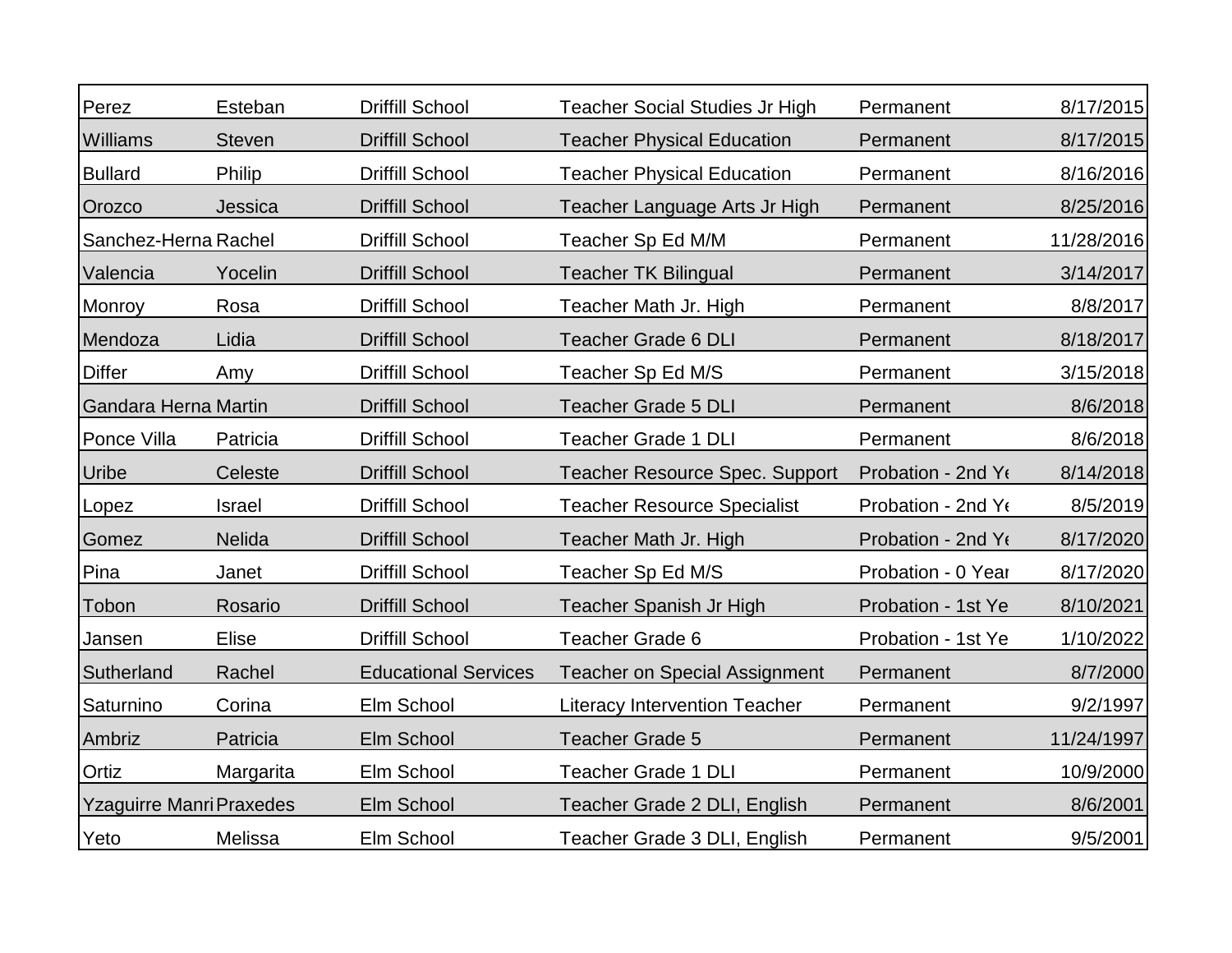| Perez           | Francisco                   | Elm School          | Teacher Grade 1 DLI, English          | Permanent | 7/8/2002   |
|-----------------|-----------------------------|---------------------|---------------------------------------|-----------|------------|
| Rodriguez       | <b>Blanca</b>               | Elm School          | <b>Teacher Grade 1 DLI</b>            | Permanent | 9/23/2002  |
| Mosqueda        | Delia                       | Elm School          | <b>Teacher Grade 3 DLI</b>            | Permanent | 10/17/2002 |
| Martinez        | Fatima                      | Elm School          | <b>Teacher Grade 3 DLI</b>            | Permanent | 7/23/2004  |
| <b>Torres</b>   | Jose                        | Elm School          | Teacher Grade 4                       | Permanent | 11/1/2004  |
| Carrillo        | Arlene                      | Elm School          | Teacher Grade 3 DLI, English          | Permanent | 11/7/2005  |
| Cervantes       | Leticia                     | Elm School          | <b>Teacher Grade 2 DLI</b>            | Permanent | 10/10/2007 |
| Hernandez       | Cindee                      | Elm School          | <b>Teacher Grade 2 DLI</b>            | Permanent | 10/26/2007 |
| Cahue           | Julio                       | Elm School          | Teacher Combo 4-5                     | Permanent | 8/18/2008  |
| Cahue           | Erica                       | Elm School          | <b>Teacher Kindergarten DLI</b>       | Permanent | 8/19/2010  |
| Zendejas        | <b>Ivette</b>               | Elm School          | <b>Teacher Grade 5 DLI</b>            | Permanent | 11/9/2010  |
| Ortega          | <b>Xochitl</b>              | Elm School          | <b>Teacher Grade 4 DLI</b>            | Permanent | 8/20/2012  |
| Franco          | Amber                       | Elm School          | Teacher Kinder DLI, English           | Permanent | 8/18/2014  |
| <b>Cherniss</b> | Alma                        | Elm School          | Teacher Kindergarten DLI              | Permanent | 1/20/2015  |
| Mendoza         | Cecilia                     | Elm School          | Teacher Grade 2 DLI, English          | Permanent | 8/16/2016  |
| Ambriz          | Gabriela                    | Elm School          | Teacher Combo 4/5 DL                  | Permanent | 10/5/2016  |
| <b>Beal</b>     | Karen                       | Elm School          | <b>Teacher Resource Spec. Support</b> | Permanent | 9/21/2017  |
| Camacho         | Samuel                      | <b>Frank School</b> | Teacher Language Arts Jr High         | Permanent | 9/3/1985   |
| Spencer         | Tamara                      | <b>Frank School</b> | <b>Teacher Physical Education</b>     | Permanent | 8/9/1993   |
|                 | Dennis Ramirez Dory Allyson | <b>Frank School</b> | <b>Teacher Physical Education</b>     | Permanent | 8/8/1994   |
| Gaxiola         | Joel                        | <b>Frank School</b> | <b>Teacher Social Studies Jr High</b> | Permanent | 9/6/1994   |
| Merritt         | Robert                      | <b>Frank School</b> | Teacher Social Studies Jr High        | Permanent | 8/5/1996   |
| Prado           | <b>Shirley</b>              | <b>Frank School</b> | <b>Teacher Resource Specialist</b>    | Permanent | 8/5/1996   |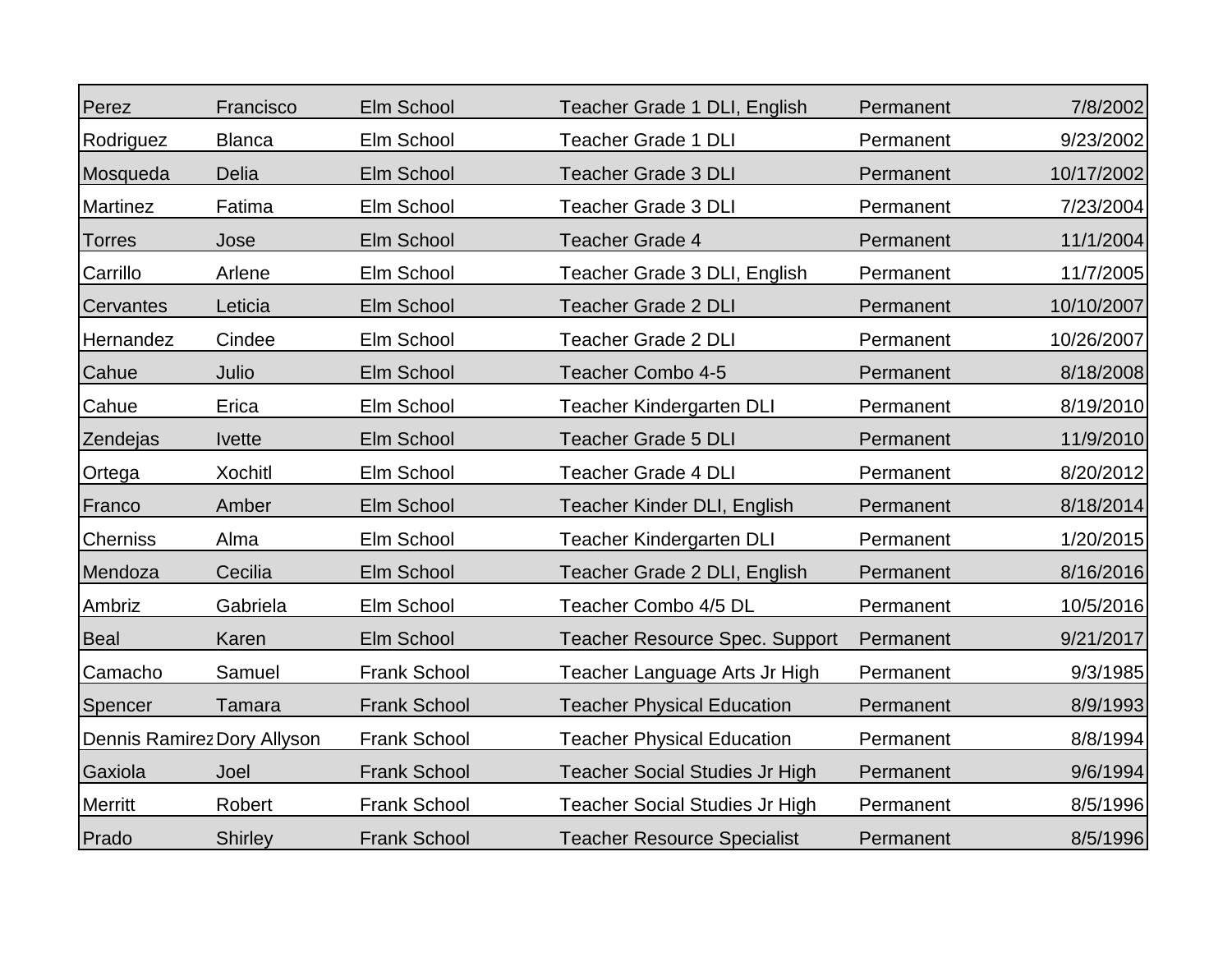| Rodriguez       | Ernest         | <b>Frank School</b> | Teacher Social Studies Jr High        | Permanent | 8/4/1997  |
|-----------------|----------------|---------------------|---------------------------------------|-----------|-----------|
| Fimbres         | Cynthia        | <b>Frank School</b> | Teacher Math Jr. High                 | Permanent | 7/27/1998 |
| Reagan          | Crystal        | <b>Frank School</b> | <b>Teacher Grade 6</b>                | Permanent | 8/7/2000  |
| Dodge           | <b>Kristin</b> | <b>Frank School</b> | Teacher Language Arts Jr High         | Permanent | 9/5/2000  |
| Aanerud         | <b>Barbara</b> | <b>Frank School</b> | <b>Teacher Social Studies Jr High</b> | Permanent | 7/16/2001 |
| Lopez           | Elsa           | <b>Frank School</b> | Teacher Language Arts Jr High         | Permanent | 7/16/2001 |
| Mc Clone        | Patrick        | <b>Frank School</b> | <b>Teacher Physical Education</b>     | Permanent | 7/16/2001 |
| Shin            | Tae Ho         | <b>Frank School</b> | Teacher Science Jr High               | Permanent | 7/16/2001 |
| Mc Meekin       | Summer         | <b>Frank School</b> | <b>Teacher Grade 6</b>                | Permanent | 8/18/2001 |
| <b>Urwick</b>   | <b>Mark</b>    | <b>Frank School</b> | <b>Teacher Social Studies Jr High</b> | Permanent | 8/20/2001 |
| Cannon          | Jana           | <b>Frank School</b> | Teacher Grade 6                       | Permanent | 7/8/2002  |
| Spencer         | <b>Russell</b> | <b>Frank School</b> | <b>Teacher Physical Education</b>     | Permanent | 8/20/2002 |
| Galindo         | Jacqueline     | <b>Frank School</b> | Teacher Sp Ed M/M                     | Permanent | 10/7/2002 |
| Meza            | Elizabeth      | <b>Frank School</b> | Teacher Science Jr High               | Permanent | 7/14/2003 |
| Solis Salcedo   | Claudia        | <b>Frank School</b> | Teacher Science Jr High               | Permanent | 7/26/2004 |
| <b>Brisbine</b> | Gregory        | <b>Frank School</b> | <b>Teacher Social Studies Jr High</b> | Permanent | 8/17/2004 |
| Quien           | Shawn          | Frank School        | Teacher Science Jr High               | Permanent | 8/17/2004 |
| Cahue           | Jesus          | <b>Frank School</b> | Teacher Grade 6                       | Permanent | 8/18/2004 |
| Frazer          | Maybellyne     | <b>Frank School</b> | <b>Teacher Resource Specialist</b>    | Permanent | 8/1/2005  |
| Hernandez       | Christina      | <b>Frank School</b> | <b>Teacher Grade 6</b>                | Permanent | 8/16/2005 |
| Pantoja         | Fred           | <b>Frank School</b> | Teacher Math Jr. High                 | Permanent | 8/16/2005 |
| Packham         | Gregory        | <b>Frank School</b> | Teacher Language Arts Jr High         | Permanent | 8/22/2005 |
| Vales           | Karen          | <b>Frank School</b> | Teacher Science Jr High               | Permanent | 8/22/2005 |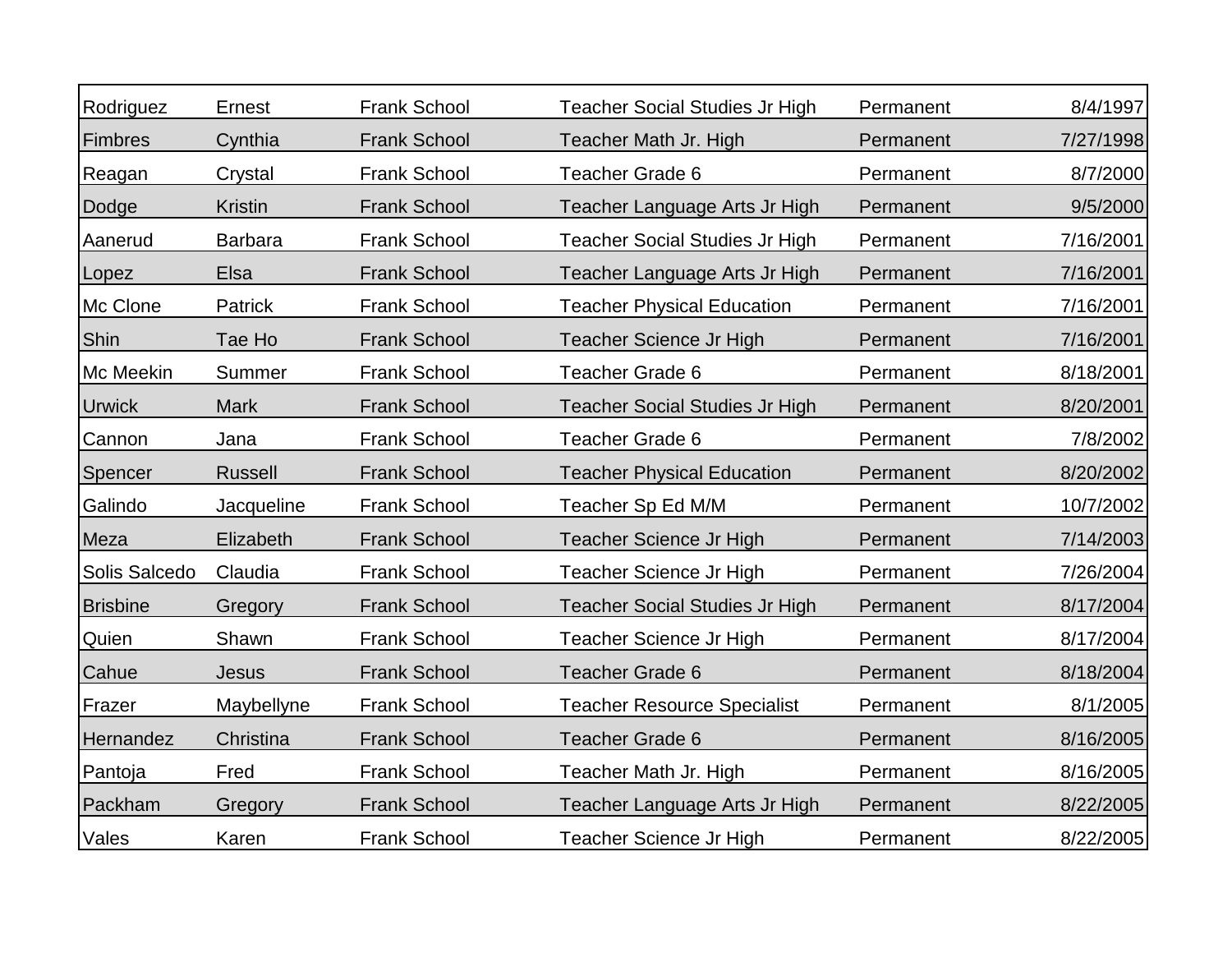| Simonson       | Christine       | <b>Frank School</b> | Teacher Grade 6                    | Permanent | 10/23/2006 |
|----------------|-----------------|---------------------|------------------------------------|-----------|------------|
| Gonzalez       | Rudy            | <b>Frank School</b> | <b>Teacher Grade 6</b>             | Permanent | 8/23/2007  |
| Conant         | William         | <b>Frank School</b> | <b>Teacher Grade 6</b>             | Permanent | 8/4/2008   |
| Pantoja        | Claudia         | <b>Frank School</b> | <b>Teacher Grade 6</b>             | Permanent | 8/4/2008   |
| <b>Byrnes</b>  | Josie           | <b>Frank School</b> | Teacher Math Jr. High              | Permanent | 8/26/2008  |
| Corcoran       | Jacqueline      | <b>Frank School</b> | Teacher Art Jr High                | Permanent | 8/27/2008  |
| <b>Alstot</b>  | Erika           | <b>Frank School</b> | Teacher Science Jr High            | Permanent | 8/29/2008  |
| Goldstein      | Joshua          | <b>Frank School</b> | Teacher Language Arts Jr High      | Permanent | 8/9/2010   |
| Escobell       | Maribel         | <b>Frank School</b> | Teacher Sp Ed M/S                  | Permanent | 8/16/2010  |
| Hanna          | Poem            | <b>Frank School</b> | Teacher Science Jr High            | Permanent | 8/16/2010  |
| Verboomen      | Ricardo         | <b>Frank School</b> | Teacher Math Jr. High              | Permanent | 8/16/2010  |
| <b>Reich</b>   | Emily           | <b>Frank School</b> | Teacher Language Arts Jr High      | Permanent | 8/18/2010  |
| Granillo       | Rosalva         | <b>Frank School</b> | <b>Teacher Grade 6</b>             | Permanent | 8/19/2013  |
| <b>Shiller</b> | Morgan          | <b>Frank School</b> | <b>Teacher Opportunity</b>         | Permanent | 8/28/2013  |
| Camarillo      | Danica          | <b>Frank School</b> | <b>Teacher Physical Education</b>  | Permanent | 9/27/2013  |
| Gereau         | Michael         | <b>Frank School</b> | Teacher Language Arts Jr High      | Permanent | 8/18/2014  |
| <b>Smith</b>   | Raymond         | <b>Frank School</b> | <b>Teacher Physical Education</b>  | Permanent | 8/18/2014  |
| Kalaj          | Rana            | <b>Frank School</b> | Teacher Math Jr. High              | Permanent | 9/15/2014  |
| Navarro        | Juan            | <b>Frank School</b> | <b>Teacher ELD Academy</b>         | Permanent | 9/18/2014  |
| Solis          | Rojelio         | <b>Frank School</b> | <b>Teacher ELD Academy</b>         | Permanent | 9/23/2014  |
| Velarde        | Christina       | <b>Frank School</b> | <b>Teacher Resource Specialist</b> | Permanent | 8/24/2015  |
| <b>Byrne</b>   | <b>Teresa</b>   | <b>Frank School</b> | Teacher Sp Ed M/S                  | Permanent | 8/26/2015  |
| Adesina        | <b>Bolajoko</b> | <b>Frank School</b> | <b>Teacher Resource Specialist</b> | Permanent | 10/23/2017 |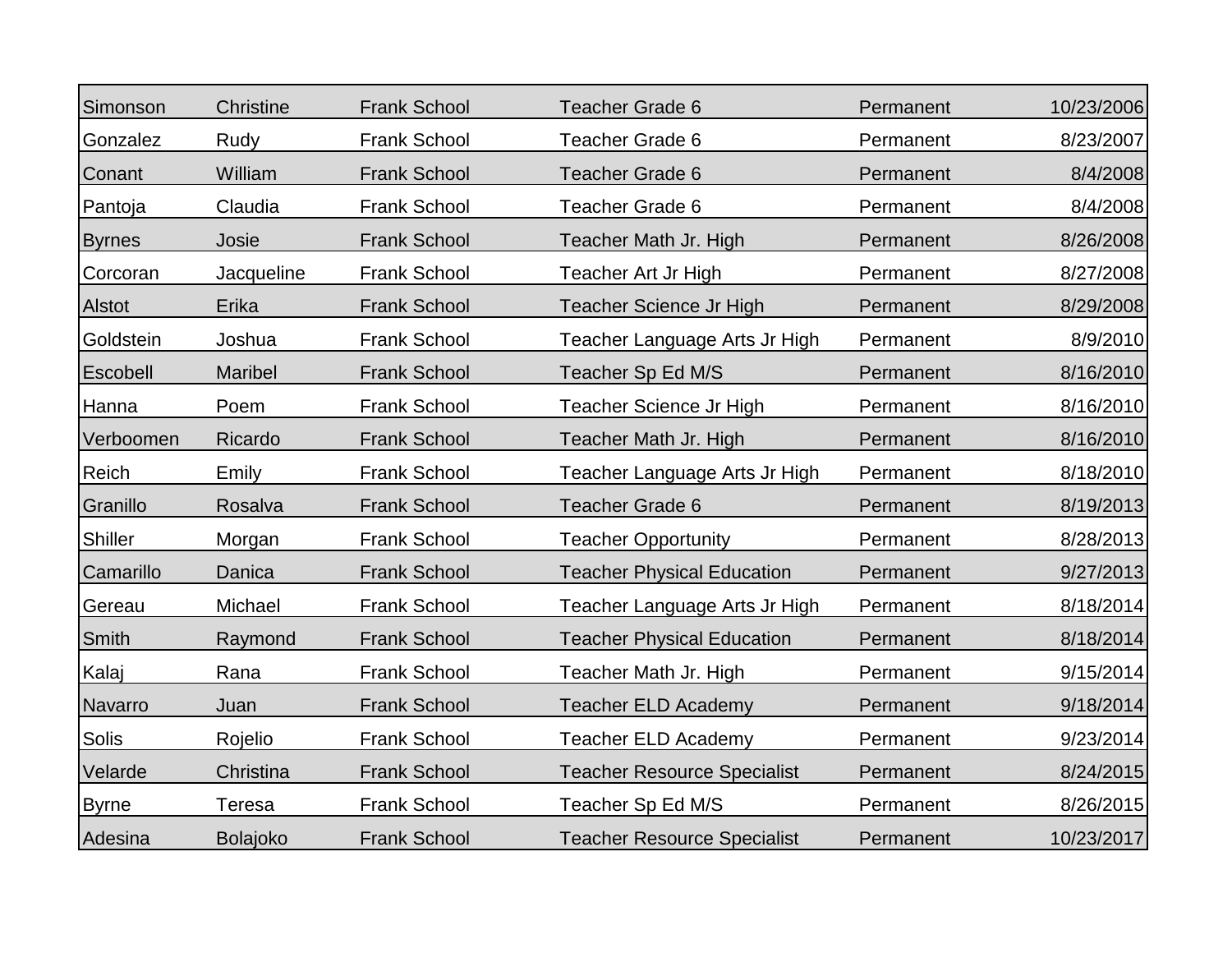| Garcia         | Andres        | <b>Frank School</b>   | <b>Teacher Resource Specialist</b>    | Probation - 2nd Yo | 8/5/2019  |
|----------------|---------------|-----------------------|---------------------------------------|--------------------|-----------|
| Nippard        | Peter         | <b>Frank School</b>   | Teacher Sp Ed M/M                     | Probation - 0 Year | 8/26/2019 |
| Nolan          | Laura         | <b>Fremont School</b> | <b>Teacher Physical Education</b>     | Permanent          | 8/2/1989  |
| Vettese        | Roxanne       | <b>Fremont School</b> | <b>Teacher Physical Education</b>     | Permanent          | 8/8/1994  |
| Crowell        | David         | <b>Fremont School</b> | <b>Teacher Social Studies Jr High</b> | Permanent          | 7/29/1997 |
| Wagstaff       | Shawna        | <b>Fremont School</b> | Teacher Sp Ed M/M                     | Permanent          | 8/4/1997  |
| <b>Burns</b>   | Mary Krista   | <b>Fremont School</b> | <b>Teacher Resource Specialist</b>    | Permanent          | 8/10/1998 |
| <b>Taylor</b>  | Leslie        | <b>Fremont School</b> | <b>Teacher Grade 6</b>                | Permanent          | 8/10/1998 |
| Padilla        | Angela        | <b>Fremont School</b> | <b>Teacher Grade 6</b>                | Permanent          | 3/17/1999 |
| Sher           | Karen         | <b>Fremont School</b> | Teacher Language Arts Jr High         | Permanent          | 8/18/1999 |
| <b>Miller</b>  | John          | <b>Fremont School</b> | <b>Teacher Social Studies Jr High</b> | Permanent          | 8/21/2000 |
| Fedele         | Joy           | <b>Fremont School</b> | <b>Teacher Grade 6</b>                | Permanent          | 7/18/2002 |
| Garcia         | Alejandro     | <b>Fremont School</b> | Teacher Math Jr. High                 | Permanent          | 8/20/2002 |
| <b>Sweet</b>   | Angela        | <b>Fremont School</b> | Teacher Language Arts Jr High         | Permanent          | 8/20/2002 |
| White          | Paul          | <b>Fremont School</b> | Teacher Science Jr High               | Permanent          | 7/14/2003 |
| <b>Estes</b>   | Jennifer      | <b>Fremont School</b> | <b>Teacher Grade 6</b>                | Permanent          | 7/23/2003 |
| Anderson       | Michelle      | <b>Fremont School</b> | <b>Teacher Grade 6</b>                | Permanent          | 9/2/2003  |
| Lopez          | Osvaldo       | <b>Fremont School</b> | <b>Teacher Grade 6</b>                | Permanent          | 9/8/2003  |
| <b>Reveles</b> | Samuel        | <b>Fremont School</b> | <b>Teacher Social Studies Jr High</b> | Permanent          | 9/8/2003  |
| Perfino        | Omar          | <b>Fremont School</b> | Teacher Math Jr. High                 | Permanent          | 8/11/2004 |
| Vedernikova    | Nataliya      | <b>Fremont School</b> | Teacher Math Jr. High                 | Permanent          | 8/17/2004 |
| <b>Brown</b>   | <b>Sherry</b> | <b>Fremont School</b> | Teacher Sp Ed M/M                     | Permanent          | 9/7/2004  |
| Saylor         | Nathaniel     | <b>Fremont School</b> | <b>Teacher Grade 6</b>                | Permanent          | 8/3/2005  |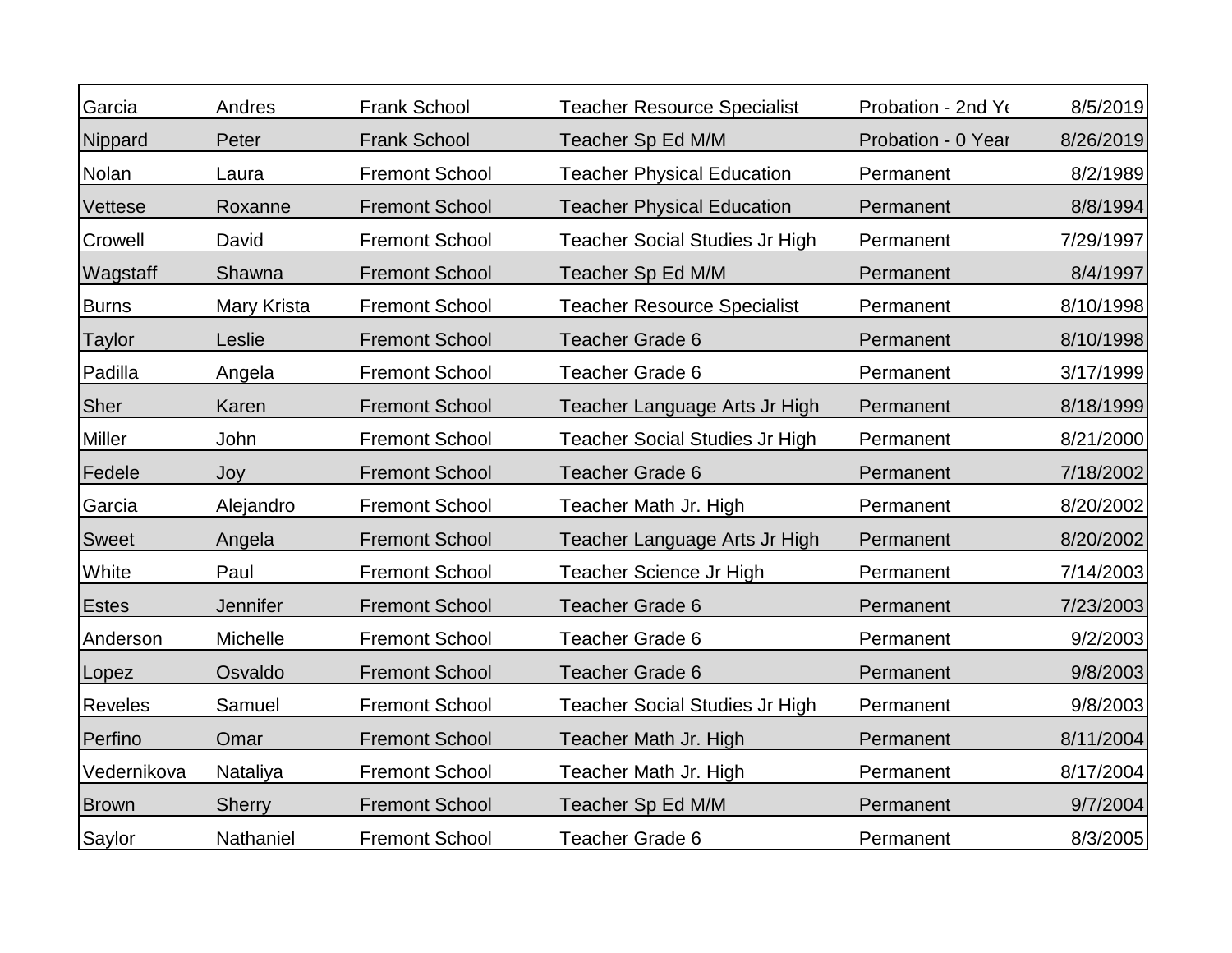| Fernandez             | Ivan             | <b>Fremont School</b>    | <b>Teacher Physical Education</b>     | Permanent         | 8/21/2006  |
|-----------------------|------------------|--------------------------|---------------------------------------|-------------------|------------|
| Villegas-Castro Susan |                  | <b>Fremont School</b>    | Teacher Language Arts Jr High         | Permanent         | 10/6/2006  |
| <b>Smathers</b>       | Dennis           | <b>Fremont School</b>    | <b>Teacher Physical Education</b>     | Permanent         | 12/8/2006  |
| Zermeno               | Giorgina         | <b>Fremont School</b>    | <b>Teacher Social Studies Jr High</b> | Permanent         | 8/18/2008  |
| Madrid                | <b>Michelle</b>  | <b>Fremont School</b>    | Teacher Language Arts Jr High         | Permanent         | 8/16/2010  |
| Todd                  | Shannon          | <b>Fremont School</b>    | <b>Teacher Grade 6</b>                | Permanent         | 8/16/2010  |
| Magana                | Sandro           | <b>Fremont School</b>    | <b>Teacher Social Studies Jr High</b> | Permanent         | 8/29/2011  |
| Ramos                 | Adriana          | <b>Fremont School</b>    | Teacher Spanish Jr High               | Permanent         | 8/29/2011  |
| Meza                  | <b>Christine</b> | <b>Fremont School</b>    | Teacher Sp Ed M/M                     | Permanent         | 8/31/2011  |
| Federman              | <b>Benita</b>    | <b>Fremont School</b>    | Teacher Math Jr. High                 | Permanent         | 10/16/2012 |
| Davey                 | Christian        | <b>Fremont School</b>    | Teacher Science Jr High               | Permanent         | 8/19/2013  |
| Schultz               | Cherry           | <b>Fremont School</b>    | Teacher Math Jr. High                 | Permanent         | 8/8/2014   |
| Shofner               | Lorna            | <b>Fremont School</b>    | <b>Teacher Resource Specialist</b>    | Permanent         | 8/18/2014  |
| Hammond               | Kendra           | <b>Fremont School</b>    | <b>Teacher Grade 6</b>                | Permanent         | 10/6/2014  |
| Sebastian             | Minu             | <b>Fremont School</b>    | <b>Teacher Resource Specialist</b>    | Permanent         | 8/17/2015  |
| Hoffman               | Tracey           | <b>Fremont School</b>    | <b>Teacher Physical Education</b>     | Permanent         | 9/11/2015  |
| <b>Morales</b>        | Shane            | <b>Fremont School</b>    | Teacher Science Jr High               | Permanent         | 8/16/2016  |
| Mendez                | Ivan             | <b>Fremont School</b>    | <b>Teacher Physical Education</b>     | Permanent         | 8/30/2016  |
| <b>Vizents</b>        | Jessica          | <b>Fremont School</b>    | Teacher Language Arts Jr High         | Permanent         | 12/8/2016  |
| Hormann               | Hans             | <b>Fremont School</b>    | Teacher Science Jr High               | Permanent         | 8/8/2017   |
| Shuman                | Tasha            | <b>Fremont School</b>    | <b>Teacher Science Jr High</b>        | Probation - 2nd Y | 8/17/2020  |
| Oropeza               | Patricia         | <b>Harrington School</b> | <b>Teacher Grade 1 DLI</b>            | Permanent         | 8/4/1987   |
| <b>Torres</b>         | Maria            | <b>Harrington School</b> | Teacher Grade 1 DLI, English          | Permanent         | 8/22/1994  |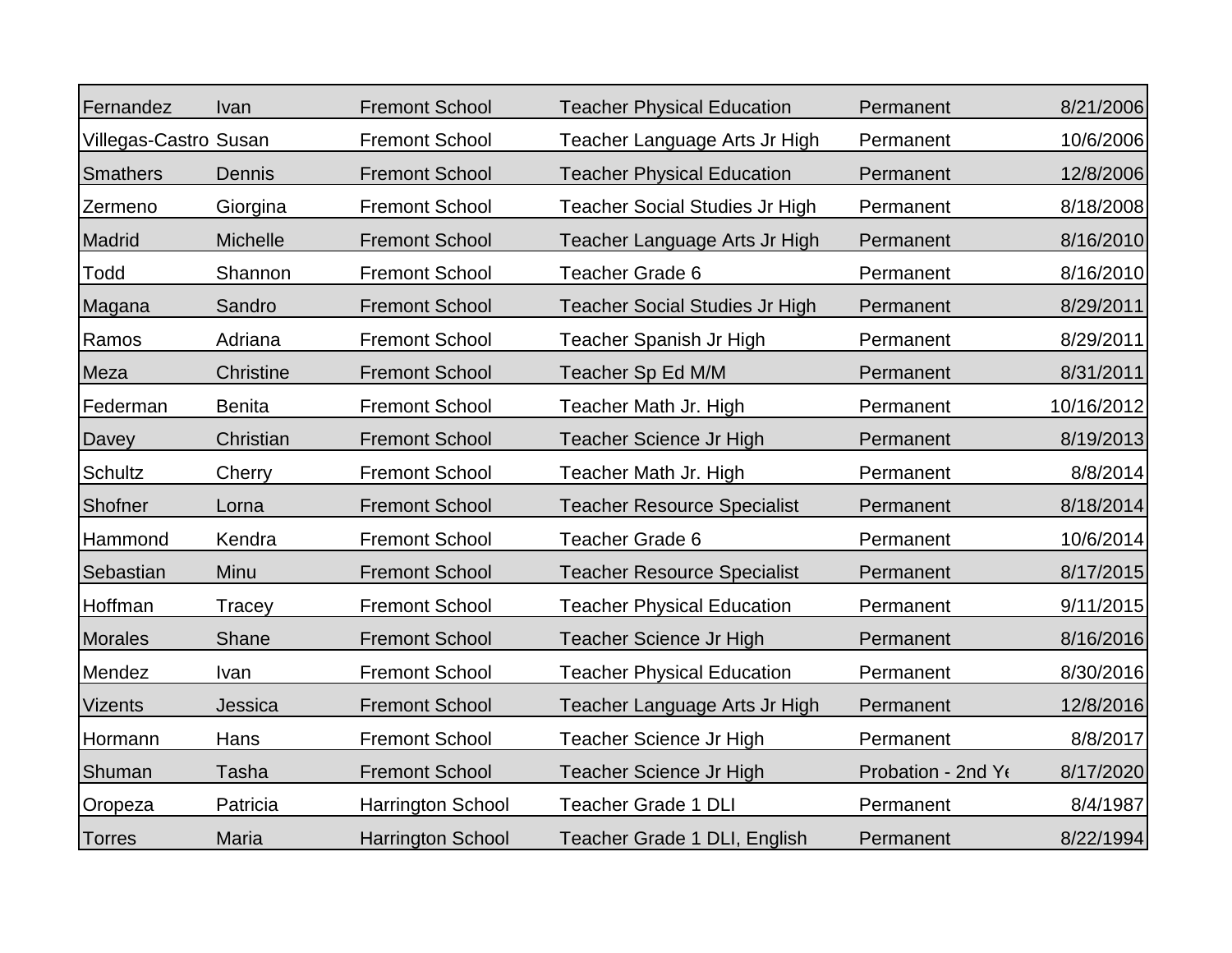| Oros               | Veronica       | Harrington School        | <b>Teacher Grade 1 DLI</b>            | Permanent          | 9/29/1997 |
|--------------------|----------------|--------------------------|---------------------------------------|--------------------|-----------|
| Zendejas           | Mirella        | <b>Harrington School</b> | <b>Teacher Kindergarten DLI</b>       | Permanent          | 1/31/2000 |
| Noyola             | Josephine      | Harrington School        | <b>Teacher Grade 4</b>                | Permanent          | 2/7/2000  |
| <b>Allee Munoz</b> | Jenna          | <b>Harrington School</b> | <b>Teacher Grade 2 DLI</b>            | Permanent          | 8/7/2000  |
| Cash               | Anna           | Harrington School        | Teacher Grade 1 DLI, English          | Permanent          | 8/5/2002  |
| Mechling           | <b>Dusti</b>   | <b>Harrington School</b> | <b>Teacher Grade 5</b>                | Permanent          | 9/2/2003  |
| Muro               | Olivia         | Harrington School        | <b>Teacher Grade 4</b>                | Permanent          | 9/2/2003  |
| Walrod             | Kimiko         | <b>Harrington School</b> | <b>Teacher Grade 3</b>                | Permanent          | 9/22/2003 |
| <b>Fuentes</b>     | Graciela       | Harrington School        | <b>Teacher Grade 2 DLI</b>            | Permanent          | 7/23/2004 |
| Dempsey            | Amanda         | <b>Harrington School</b> | <b>Teacher Grade 3 Bilingual</b>      | Permanent          | 7/26/2004 |
| Hernandez          | Eleuteria      | Harrington School        | <b>Teacher Grade 2 DLI</b>            | Permanent          | 9/7/2004  |
| Cumins             | <b>Kristin</b> | <b>Harrington School</b> | Teacher Kinder DLI, English           | Permanent          | 8/9/2005  |
| Quezada            | Rosa           | Harrington School        | <b>Teacher Kindergarten DLI</b>       | Permanent          | 9/29/2006 |
| Andrade            | Claudia        | <b>Harrington School</b> | Teacher Grade 2 DLI, English          | Permanent          | 10/8/2007 |
| Wysong             | Rosa           | Harrington School        | <b>Literacy Intervention Teacher</b>  | Permanent          | 8/18/2008 |
| Hernandez          | Fernando       | <b>Harrington School</b> | <b>Teacher Grade 3 DLI</b>            | Permanent          | 8/31/2011 |
| Dickson            | Lisa           | Harrington School        | Teacher Sp Ed M/M                     | Permanent          | 11/7/2011 |
| Zaragoza           | Helen          | <b>Harrington School</b> | <b>Teacher Grade 4</b>                | Permanent          | 8/19/2013 |
| Crossett           | Katie          | Harrington School        | Teacher Grade 5                       | Permanent          | 8/18/2014 |
| Rubino             | Chelsea        | <b>Harrington School</b> | Teacher Sp Ed M/M                     | Permanent          | 8/18/2014 |
| Young              | Megan          | Harrington School        | Teacher Grade 5                       | Permanent          | 8/18/2014 |
| <b>Becerra</b>     | Guadalupe      | <b>Harrington School</b> | <b>Teacher Resource Spec. Support</b> | Permanent          | 7/31/2018 |
| Arredondo          | Cecilia        | Harrington School        | <b>Teacher-Music</b>                  | Probation - 0 Year | 8/5/2019  |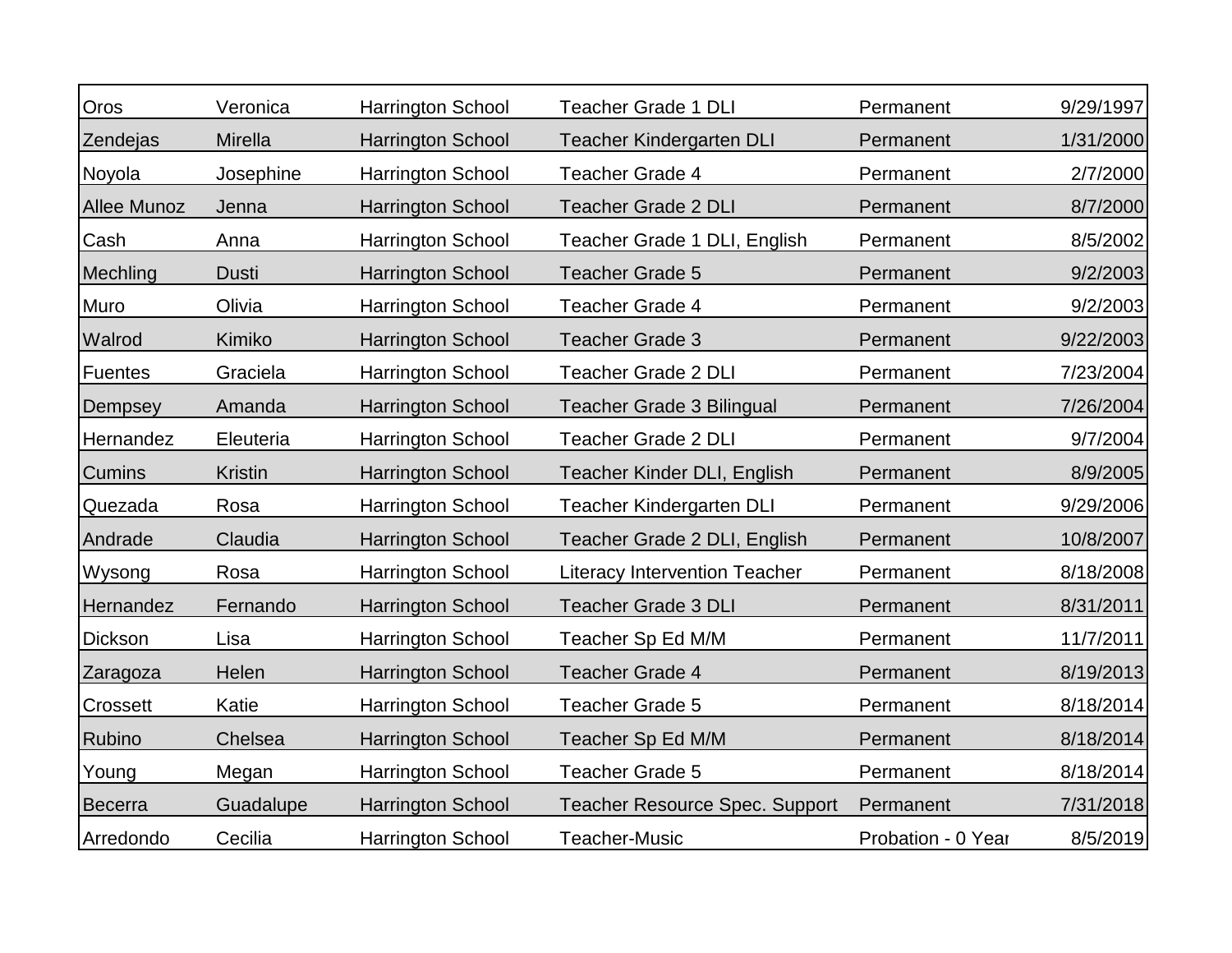| Cano              | Ann             | <b>Harrington School</b> | Teacher Sp Ed M/M                     | Probation - 0 Year | 8/5/2019  |
|-------------------|-----------------|--------------------------|---------------------------------------|--------------------|-----------|
| Rabusin           | Katrina         | <b>Harrington School</b> | Teacher Sp Ed M/M                     | Probation - 1st Ye | 8/5/2019  |
| Thurman           | <b>Stacie</b>   | <b>Human Resources</b>   | <b>Teacher OEA President</b>          | Permanent          | 8/6/2004  |
| Ponce             | A Lorena        | Kamala School            | <b>Teacher Grade 1 DLI</b>            | Permanent          | 8/5/1996  |
| <b>Reyes</b>      | Kelly           | Kamala School            | Teacher Grade 1 DLI, English          | Permanent          | 8/5/1996  |
| Grajeda           | Suzanne         | Kamala School            | Teacher Kinder DLI, English           | Permanent          | 9/3/1996  |
| Galvan            | Alvaro          | Kamala School            | <b>Teacher Grade 3 DLI</b>            | Permanent          | 8/4/1997  |
| Cortez            | Cecilia         | Kamala School            | <b>Teacher Kindergarten DLI</b>       | Permanent          | 8/7/2000  |
| Wickenden         | Danielle        | Kamala School            | Teacher Grade 1 DLI, English          | Permanent          | 8/5/2002  |
| Inglehart         | Claudia         | Kamala School            | <b>Teacher Grade 5</b>                | Permanent          | 7/14/2003 |
| Ayala             | Maria Lourdes   | Kamala School            | <b>Teacher Kindergarten DLI</b>       | Permanent          | 9/7/2004  |
| Calderon          | Gicela          | Kamala School            | <b>Teacher Grade 1 DLI</b>            | Permanent          | 1/31/2005 |
| Aguilera          | Margarita       | Kamala School            | <b>Teacher Grade 2 DLI</b>            | Permanent          | 8/18/2008 |
| <b>Burchmore</b>  | <b>Matthew</b>  | Kamala School            | <b>Teacher Social Studies Jr High</b> | Permanent          | 8/18/2008 |
| Paolini           | <b>Brandy</b>   | Kamala School            | Teacher Grade 2 DLI, English          | Permanent          | 8/18/2008 |
| Abbey             | Heather         | Kamala School            | <b>Teacher Resource Spec. Support</b> | Permanent          | 8/16/2010 |
| Fernandez         | Julie           | Kamala School            | <b>Teacher Grade 4</b>                | Permanent          | 10/1/2010 |
| Gerber            | Kathryn         | Kamala School            | <b>Teacher Grade 5</b>                | Permanent          | 8/20/2012 |
| <b>Scholbrock</b> | Julie           | Kamala School            | <b>Teacher Grade 6</b>                | Permanent          | 8/20/2012 |
| Gaspar            | Jessica         | Kamala School            | Teacher Grade 2 DLI, English          | Permanent          | 9/24/2012 |
| <b>Morales</b>    | Mariela         | Kamala School            | Teacher Kinder DLI, English           | Permanent          | 10/4/2012 |
| Fitz              | Fanny           | Kamala School            | Teacher Grade 6 DLI, English          | Permanent          | 8/19/2013 |
| Perez             | <b>Brasilia</b> | Kamala School            | <b>Literacy Intervention Teacher</b>  | Permanent          | 7/31/2014 |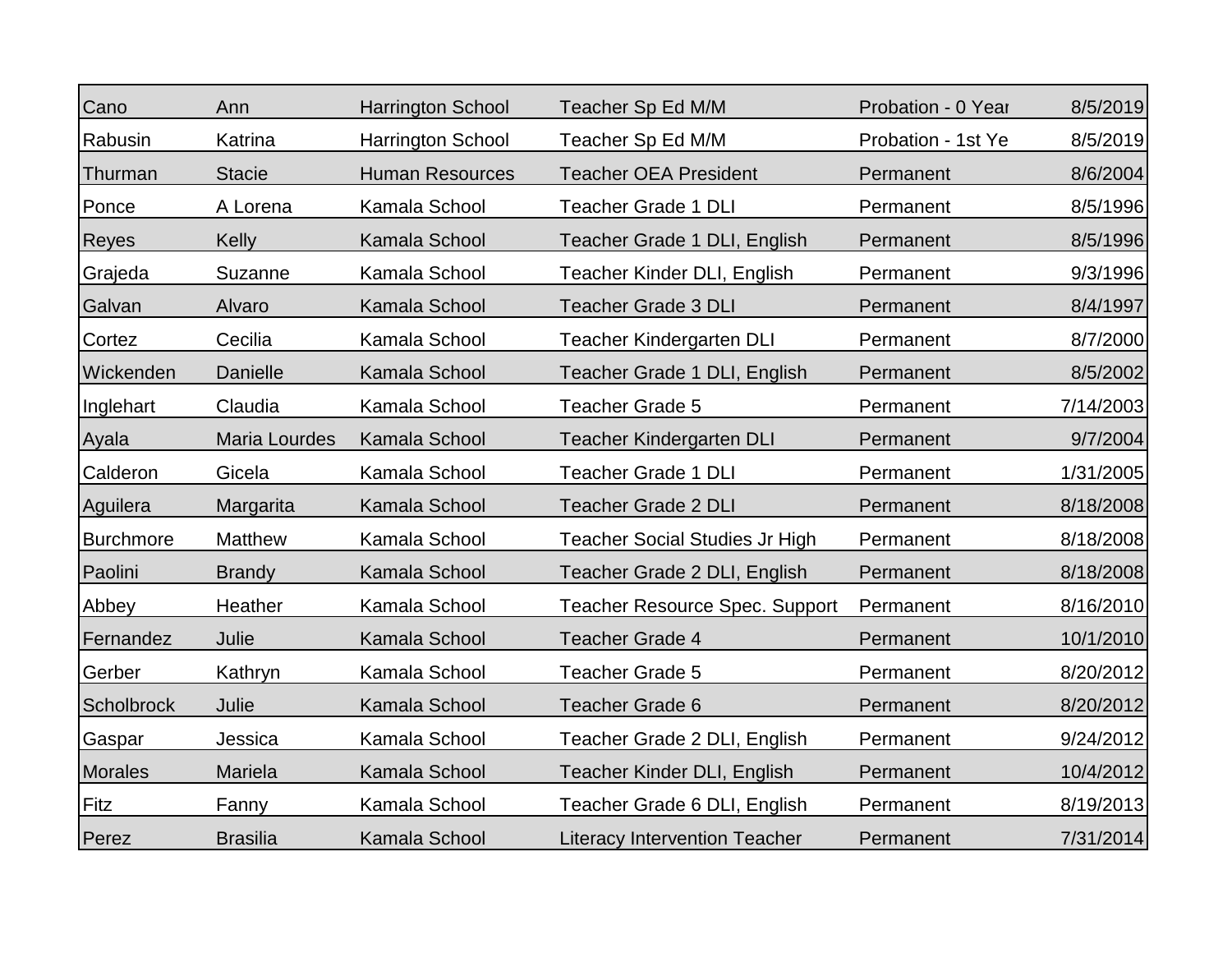| Godinez               | Francisco      | Kamala School | Teacher Language Arts Jr High         | Permanent          | 8/18/2014 |
|-----------------------|----------------|---------------|---------------------------------------|--------------------|-----------|
| Mead                  | Julie          | Kamala School | Teacher Grade 3 DLI, English          | Permanent          | 8/19/2014 |
| <b>Piszczek</b>       | Veranica       | Kamala School | Teacher Language Arts Jr High         | Permanent          | 8/21/2014 |
| Aguirre               | <b>Natalie</b> | Kamala School | Teacher Grade 3 DLI, English          | Permanent          | 2/17/2015 |
| Kingston              | Rhiannon       | Kamala School | Teacher Science Jr High               | Permanent          | 8/17/2015 |
| <b>Torres</b>         | Alejandra      | Kamala School | Teacher Math Jr. High                 | Permanent          | 8/17/2015 |
| Davila                | Alexis         | Kamala School | <b>Teacher Grade 2 DLI</b>            | Permanent          | 9/28/2015 |
| <b>Beck</b>           | Kyle           | Kamala School | <b>Teacher Social Studies Jr High</b> | Permanent          | 1/13/2016 |
| Serrano               | Carmen         | Kamala School | Teacher Combo 4/5 DL                  | Permanent          | 8/8/2016  |
| Mason                 | Laura          | Kamala School | <b>Teacher Resource Specialist</b>    | Permanent          | 8/16/2016 |
| Williams              | Ronald         | Kamala School | <b>Teacher Physical Education</b>     | Permanent          | 8/16/2016 |
| Johnson               | Cheryl         | Kamala School | <b>Teacher Art Jr High</b>            | Permanent          | 8/18/2016 |
| Arceo                 | <b>Natalie</b> | Kamala School | <b>Teacher Resource Spec. Support</b> | Permanent          | 8/22/2016 |
| Alonso                | Sandra         | Kamala School | <b>Teacher Grade 6</b>                | Permanent          | 8/8/2017  |
| Romero                | Deanna         | Kamala School | <b>Teacher Grade 4</b>                | Permanent          | 8/8/2017  |
| Lanning               | <b>Rusty</b>   | Kamala School | <b>Teacher Physical Education</b>     | Permanent          | 8/6/2018  |
| Manzo                 | Veronica       | Kamala School | <b>Teacher Grade 3 DLI</b>            | Permanent          | 8/6/2018  |
| Serrano               | <b>Blanca</b>  | Kamala School | <b>Teacher Grade 3 DLI</b>            | Permanent          | 8/6/2018  |
| Gonzalez-Taylo Amelia |                | Kamala School | <b>Teacher Grade 5 DLI</b>            | Permanent          | 8/14/2018 |
| Alfaro                | Coraima        | Kamala School | <b>Teacher Grade 4 DLI</b>            | Permanent          | 3/14/2019 |
| Madrigal              | Max            | Kamala School | Teacher Grade 6                       | Probation - 2nd Ye | 8/19/2019 |
| Leitch                | Keri           | Kamala School | Teacher Science Jr High               | Probation - 2nd Y  | 2/25/2020 |
| Guzman                | Jazmine        | Kamala School | <b>Teacher Grade 6 DLI</b>            | Probation - 2nd Yo | 8/17/2020 |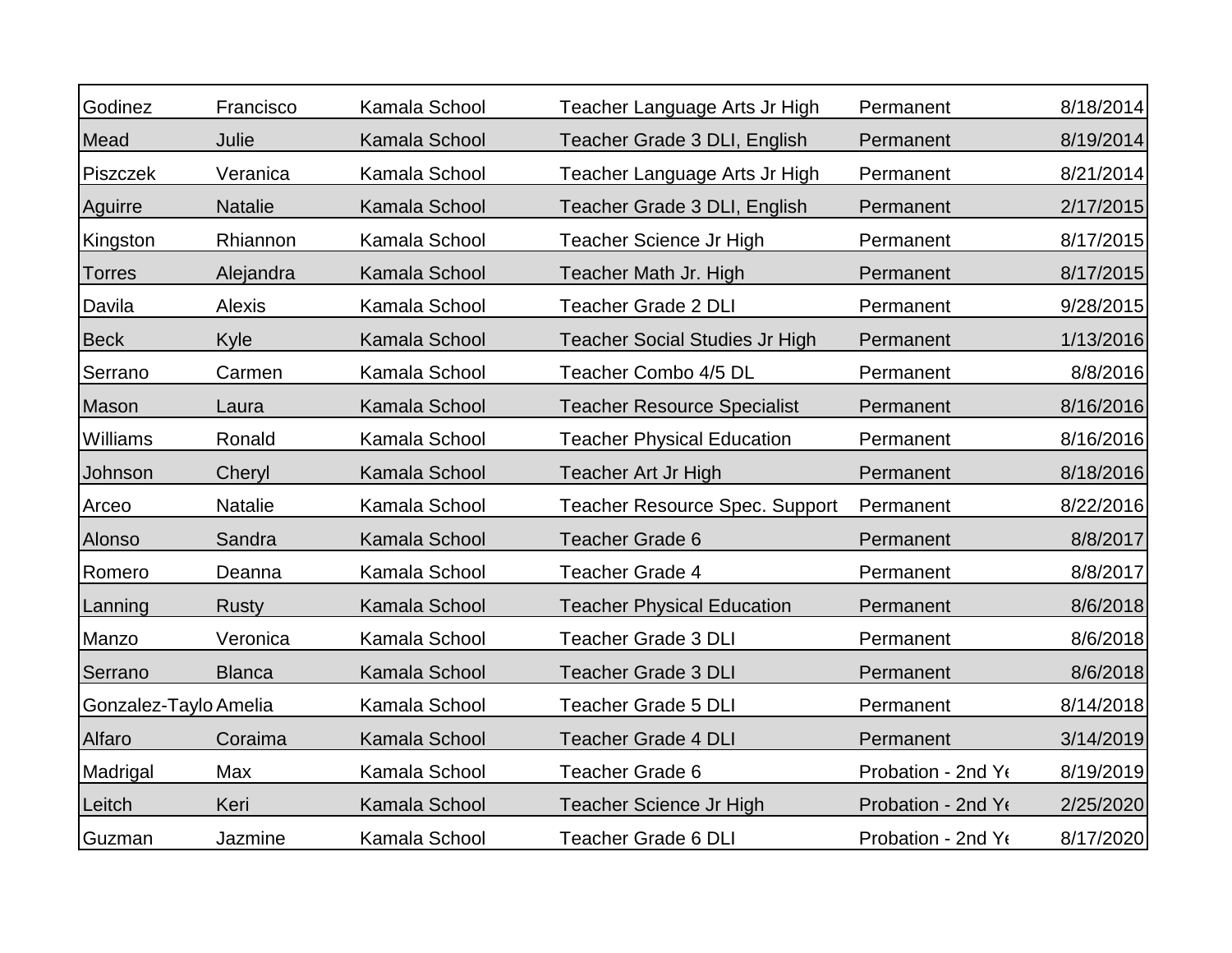| Kallik                 | Peter          | Kamala School           | Teacher Math Jr. High                | Probation - 2nd Ye | 8/17/2020  |
|------------------------|----------------|-------------------------|--------------------------------------|--------------------|------------|
| Barahona               | <b>Steve</b>   | Kamala School           | <b>Teacher Physical Education</b>    | Probation - 1st Ye | 8/17/2021  |
| Lara                   | <b>Alexis</b>  | Kamala School           | <b>Teacher Resource Specialist</b>   | Probation - 1st Ye | 8/19/2021  |
| Aranzazu               | Charlene       | <b>Lemonwood School</b> | Teacher Kinder DLI, English          | Permanent          | 8/6/1996   |
| <b>Smith</b>           | Mary           | <b>Lemonwood School</b> | <b>Teacher Grade 2 DLI</b>           | Permanent          | 8/11/1997  |
| <b>Austin-Scott</b>    | Tara           | <b>Lemonwood School</b> | <b>Teacher Grade 6 DLI</b>           | Permanent          | 8/7/2000   |
| Delgado                | Maricela       | <b>Lemonwood School</b> | <b>Teacher Kindergarten DLI</b>      | Permanent          | 10/27/2000 |
| Arroyo Leon            | Araceli        | <b>Lemonwood School</b> | <b>Teacher Grade 4</b>               | Permanent          | 8/4/2003   |
| Hickman                | <b>Melissa</b> | <b>Lemonwood School</b> | Teacher Grade 2 DLI, English         | Permanent          | 8/4/2003   |
| <b>Buenrostro</b>      | Nancy          | <b>Lemonwood School</b> | <b>Teacher ELD Academy</b>           | Permanent          | 8/25/2004  |
| Rutland                | Michael        | <b>Lemonwood School</b> | <b>Teacher Resource Specialist</b>   | Permanent          | 8/21/2006  |
| Cahue                  | Irma           | <b>Lemonwood School</b> | <b>Teacher Grade 6</b>               | Permanent          | 10/19/2007 |
| Prado                  | <b>Maria</b>   | <b>Lemonwood School</b> | <b>Teacher Combo 4-5</b>             | Permanent          | 2/7/2008   |
| Llamas                 | Heidi          | <b>Lemonwood School</b> | <b>Teacher Grade 5</b>               | Permanent          | 8/29/2011  |
| Martinez               | Diana          | <b>Lemonwood School</b> | <b>Teacher Physical Education</b>    | Permanent          | 8/20/2012  |
| Romero                 | Martha         | Lemonwood School        | <b>Teacher Kindergarten DLI</b>      | Permanent          | 9/10/2012  |
| Robledo-Canch Michelle |                | <b>Lemonwood School</b> | Teacher Grade 2 DLI, English         | Permanent          | 9/26/2012  |
| <b>Flores</b>          | Melanie        | Lemonwood School        | <b>Teacher Grade 3</b>               | Permanent          | 8/19/2013  |
| Torgeson               | Shannon        | <b>Lemonwood School</b> | <b>Literacy Intervention Teacher</b> | Permanent          | 9/6/2013   |
| Warren                 | Annette        | Lemonwood School        | <b>Teacher Grade 6</b>               | Permanent          | 9/17/2013  |
| Chua                   | Laura          | <b>Lemonwood School</b> | Teacher Science Jr High              | Permanent          | 8/18/2014  |
| Lippert                | Meggan         | <b>Lemonwood School</b> | Teacher Grade 1 DLI, English         | Permanent          | 8/18/2014  |
| Molina de Gurrc Susana |                | <b>Lemonwood School</b> | <b>Teacher Grade 2 DLI</b>           | Permanent          | 8/18/2014  |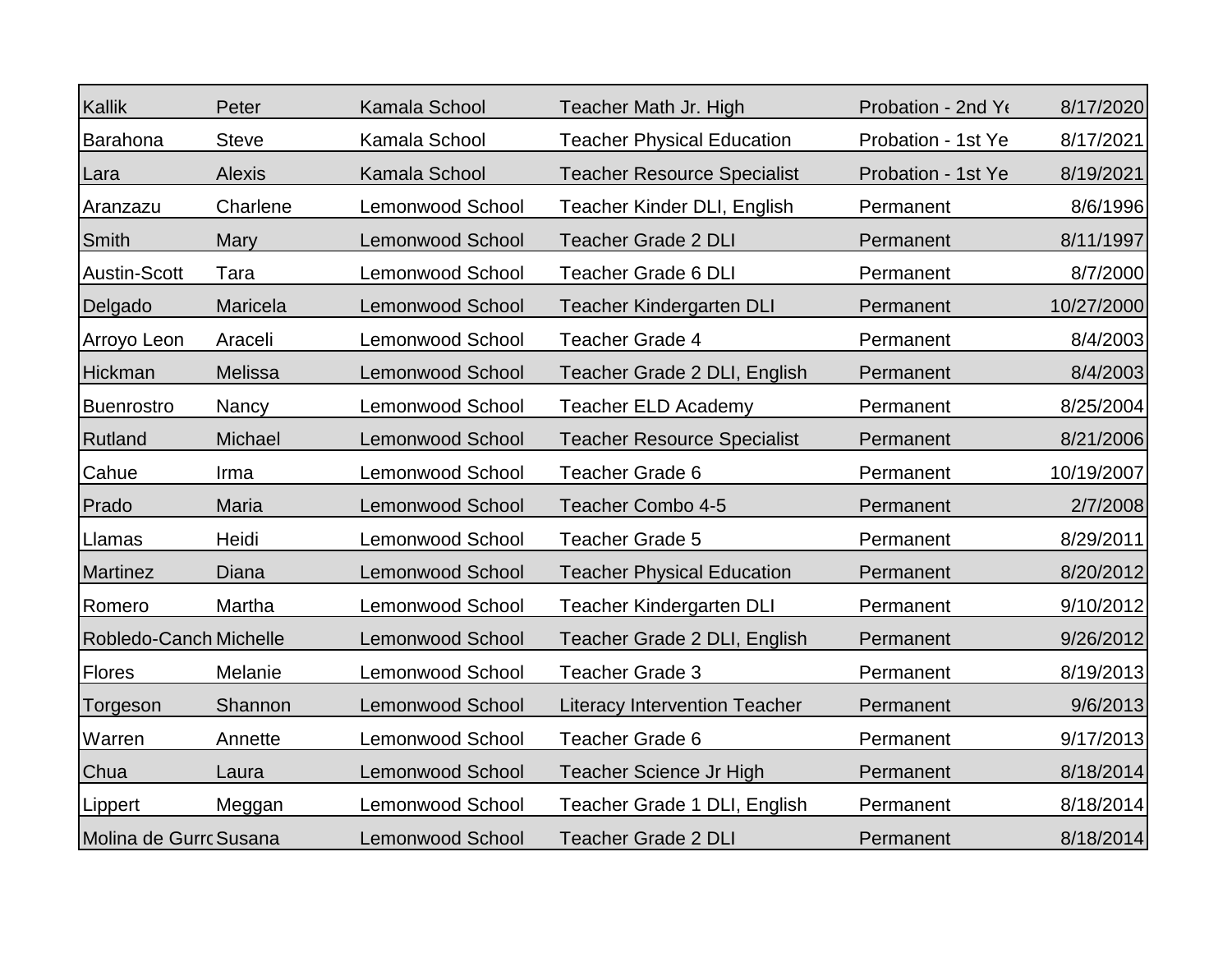| Perez          | Jessica       | Lemonwood School        | Teacher Science Jr High               | Permanent          | 8/18/2014 |
|----------------|---------------|-------------------------|---------------------------------------|--------------------|-----------|
| Padilla        | Evelyn        | <b>Lemonwood School</b> | <b>Teacher Grade 1 DLI</b>            | Permanent          | 8/20/2014 |
| Hartman        | Christina     | Lemonwood School        | <b>Teacher Social Studies Jr High</b> | Permanent          | 8/13/2015 |
| Pandolfi       | Yolanda       | <b>Lemonwood School</b> | <b>Teacher Grade 1 DLI</b>            | Permanent          | 8/13/2015 |
| Gordon         | Tracy         | Lemonwood School        | <b>Teacher Grade 3 DLI</b>            | Permanent          | 8/17/2015 |
| Rodriguez      | Roberto       | <b>Lemonwood School</b> | <b>Teacher Social Studies Jr High</b> | Permanent          | 8/17/2015 |
| Espinoza       | <b>Nicole</b> | Lemonwood School        | Teacher Grade 3 DLI, English          | Permanent          | 9/8/2015  |
| <b>Beckham</b> | Joshua        | <b>Lemonwood School</b> | <b>Teacher Physical Education</b>     | Permanent          | 8/16/2016 |
| Arceo          | Jasmin        | Lemonwood School        | Teacher Grade 1 DLI, English          | Permanent          | 8/30/2016 |
| Alvarez        | Lyndsi        | <b>Lemonwood School</b> | Teacher Language Arts Jr High         | Permanent          | 8/14/2017 |
| Nelson         | Kayla         | <b>Lemonwood School</b> | <b>Teacher Resource Specialist</b>    | Permanent          | 7/31/2018 |
| Sanchez        | Wendy         | Lemonwood School        | <b>Teacher ELD Academy</b>            | Permanent          | 8/6/2018  |
| Medrano        | Claudia       | Lemonwood School        | <b>Teacher Grade 5 DLI</b>            | Permanent          | 8/14/2018 |
| Henke          | Elijah        | <b>Lemonwood School</b> | Teacher Language Arts Jr High         | Permanent          | 8/5/2019  |
| <b>Salas</b>   | Cristina      | Lemonwood School        | Teacher Combo 4/5 DL                  | Permanent          | 8/5/2019  |
| <b>Wilkins</b> | Rosemary      | <b>Lemonwood School</b> | <b>Teacher Grade 4 DLI</b>            | Permanent          | 8/5/2019  |
| Llanes         | Adriana       | <b>Lemonwood School</b> | <b>Teacher Resource Spec. Support</b> | Probation - 2nd Ye | 8/17/2020 |
| <b>Rouss</b>   | Jordan        | Lemonwood School        | Teacher Math Jr. High                 | Probation - 2nd Y  | 8/17/2020 |
| <b>Marks</b>   | Janet         | Lopez Academy           | <b>Teacher Social Studies Jr High</b> | Permanent          | 8/10/1992 |
| Saucedo        | Christina     | Lopez Academy           | <b>Teacher Social Studies Jr High</b> | Permanent          | 8/10/1998 |
| Ranck          | Heather       | Lopez Academy           | Teacher Art Jr High                   | Permanent          | 7/11/2000 |
| Garcia         | Mariana       | Lopez Academy           | Teacher Language Arts Jr High         | Permanent          | 8/7/2000  |
| Richardson     | Catherine     | Lopez Academy           | <b>Teacher Grade 6</b>                | Permanent          | 8/6/2002  |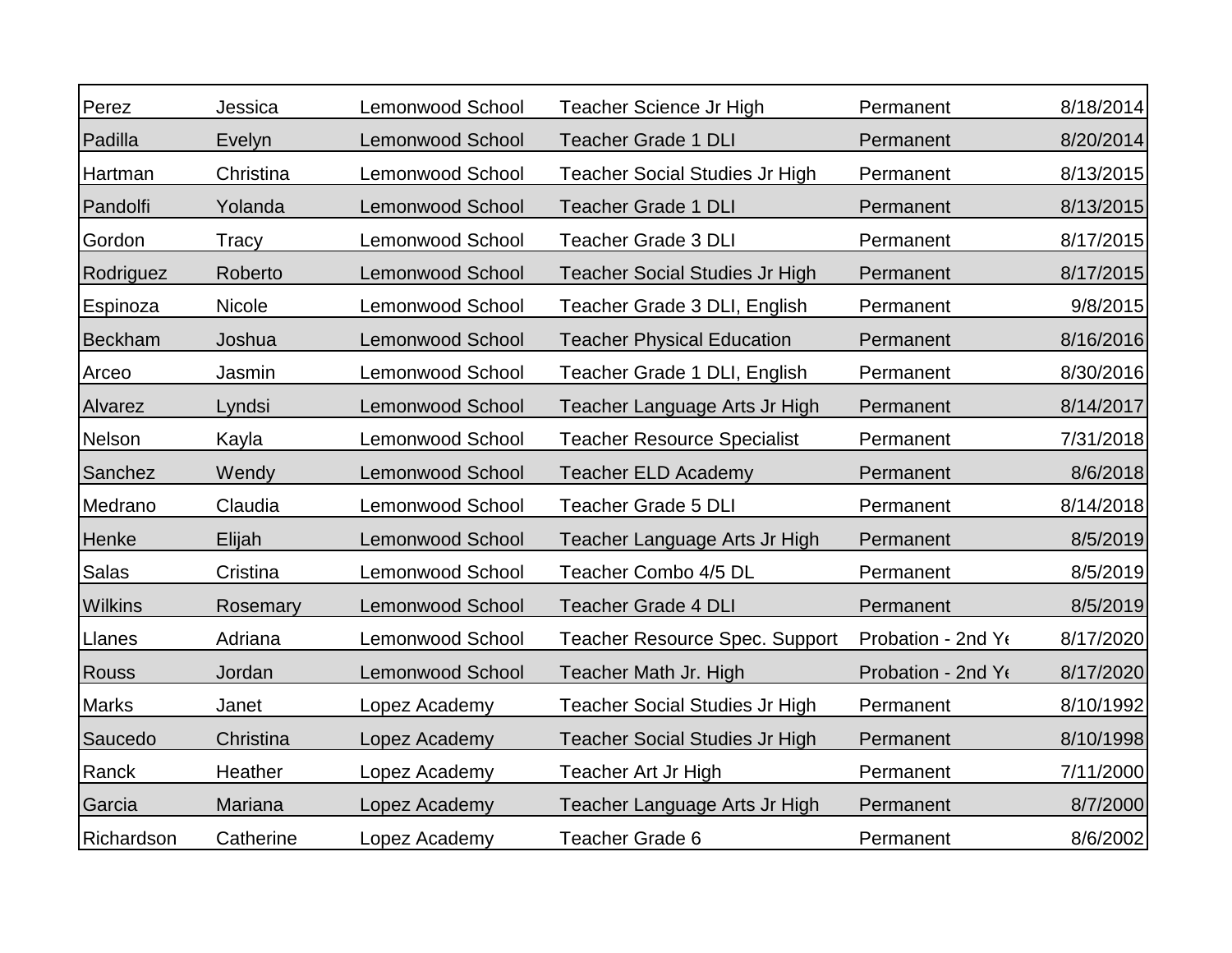| <b>Brown</b>        | Patricia       | Lopez Academy | Teacher Language Arts Jr High         | Permanent | 9/3/2002   |
|---------------------|----------------|---------------|---------------------------------------|-----------|------------|
| <b>Steiner</b>      | Eric           | Lopez Academy | Teacher Math Jr. High                 | Permanent | 9/16/2002  |
| <b>Ekwall</b>       | Susan          | Lopez Academy | <b>Teacher Band Jr High</b>           | Permanent | 8/19/2003  |
| <b>Martinez</b>     | Juan           | Lopez Academy | Teacher Math Jr. High                 | Permanent | 8/11/2004  |
| <b>Booth</b>        | Nancy          | Lopez Academy | <b>Teacher Resource Specialist</b>    | Permanent | 8/1/2005   |
| Lopez               | Altagracia     | Lopez Academy | Teacher Math Jr. High                 | Permanent | 9/12/2005  |
| <b>Davis</b>        | <b>Kristen</b> | Lopez Academy | <b>Teacher Grade 6</b>                | Permanent | 8/21/2006  |
| Tiemeyer            | <b>Brad</b>    | Lopez Academy | <b>Teacher Social Studies Jr High</b> | Permanent | 10/9/2006  |
| Hagerman            | Dori           | Lopez Academy | Teacher Language Arts Jr High         | Permanent | 11/19/2008 |
| Sanchez             | Kathleen       | Lopez Academy | <b>Teacher Grade 6</b>                | Permanent | 9/13/2011  |
| Shuman              | Michael        | Lopez Academy | <b>Teacher Grade 6</b>                | Permanent | 1/4/2012   |
| <b>Torres</b>       | Yolanda        | Lopez Academy | <b>Teacher Grade 6</b>                | Permanent | 8/19/2013  |
| Singer-Schwarz Bria |                | Lopez Academy | <b>Teacher Grade 6</b>                | Permanent | 8/21/2013  |
| Watanabe            | Andrea         | Lopez Academy | <b>Teacher Resource Specialist</b>    | Permanent | 8/26/2013  |
| Mendez              | Lauren         | Lopez Academy | <b>Teacher Grade 6</b>                | Permanent | 8/27/2013  |
| Kaur                | Neelam         | Lopez Academy | Teacher Science Jr High               | Permanent | 9/30/2013  |
| Arrozal             | Carl           | Lopez Academy | <b>Teacher Physical Education</b>     | Permanent | 11/18/2013 |
| Patton              | Kimberly       | Lopez Academy | <b>Teacher Grade 6</b>                | Permanent | 8/18/2014  |
| Martinez            | Paul           | Lopez Academy | <b>Teacher Opportunity</b>            | Permanent | 9/18/2014  |
| <b>Bentley</b>      | Patricia       | Lopez Academy | <b>Teacher Resource Specialist</b>    | Permanent | 9/29/2014  |
| <b>Sisco</b>        | James          | Lopez Academy | <b>Teacher Physical Education</b>     | Permanent | 8/17/2015  |
| Varela              | <b>Breana</b>  | Lopez Academy | Teacher Science Jr High               | Permanent | 8/17/2015  |
| Dimapilis           | Alisha         | Lopez Academy | <b>Teacher Physical Education</b>     | Permanent | 8/16/2016  |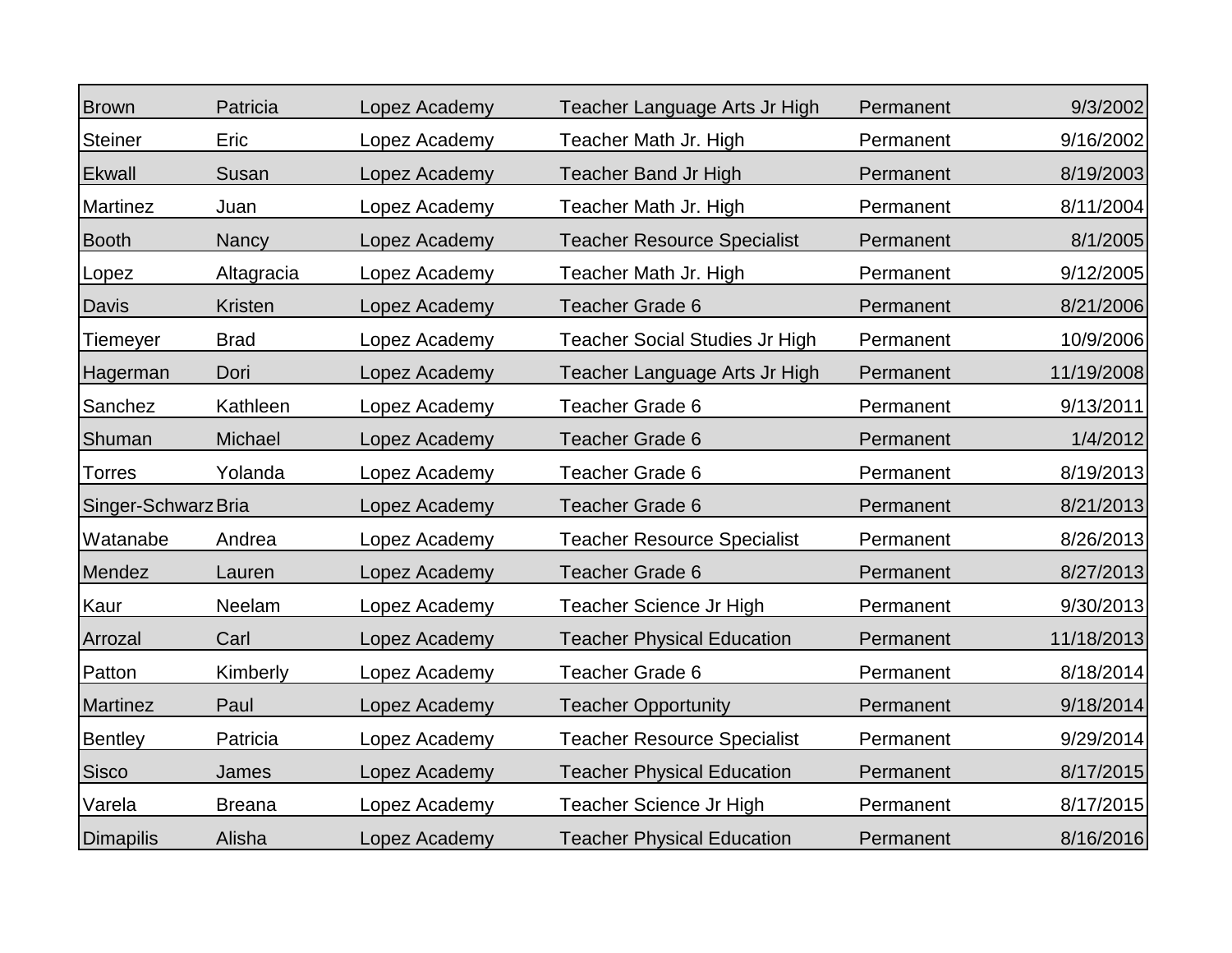| <b>Driver</b>       | Nathan        | Lopez Academy             | Teacher Language Arts Jr High         | Permanent          | 8/16/2016  |
|---------------------|---------------|---------------------------|---------------------------------------|--------------------|------------|
| Hernandez           | Lizbeth       | Lopez Academy             | Teacher Language Arts Jr High         | Permanent          | 8/16/2016  |
| Sutherland          | Adam          | Lopez Academy             | <b>Teacher Social Studies Jr High</b> | Permanent          | 8/16/2016  |
| Hananel             | Alberto       | Lopez Academy             | <b>Teacher Grade 6 DLI</b>            | Permanent          | 6/20/2017  |
| Mello               | Kristen       | Lopez Academy             | Teacher Science Jr High               | Permanent          | 8/8/2017   |
| Amstutz             | Kristina      | Lopez Academy             | Teacher Sp Ed M/M                     | Permanent          | 8/14/2017  |
| Valencia            | Valerie       | Lopez Academy             | Teacher Sp Ed M/M                     | Permanent          | 7/31/2018  |
| <b>Fuentes</b>      | Eder          | Lopez Academy             | <b>Teacher Physical Education</b>     | Permanent          | 8/6/2018   |
| Alcala              | Sergio        | Lopez Academy             | <b>Teacher Resource Specialist</b>    | Permanent          | 5/27/2019  |
| Magana              | Everardo      | Lopez Academy             | Teacher Sp Ed M/M                     | Permanent          | 8/5/2019   |
| Henry               | Laurie        | Lopez Academy             | Teacher Science Jr High               | Probation - 2nd Ye | 8/17/2020  |
| Poore               | Amy           | <b>Marina West School</b> | <b>Teacher Grade 1</b>                | Permanent          | 11/30/1987 |
| Williams Meza       | Rebecca       | Marina West School        | <b>Teacher Kindergarten</b>           | Permanent          | 8/19/1996  |
| Tanita Kang         | La Raine      | <b>Marina West School</b> | <b>Teacher Kindergarten</b>           | Permanent          | 1/16/1997  |
| Gibbs               | Michelle      | Marina West School        | <b>Teacher Kindergarten</b>           | Permanent          | 8/10/1998  |
| <b>Baird Mayeda</b> | Lisa          | <b>Marina West School</b> | <b>Teacher Grade 4</b>                | Permanent          | 9/8/1998   |
| De Van              | Danielle      | <b>Marina West School</b> | <b>Teacher Grade 1</b>                | Permanent          | 8/3/1999   |
| Laraia              | Dawn          | <b>Marina West School</b> | <b>Teacher Grade 5</b>                | Permanent          | 8/3/1999   |
| Spencer             | Sylvia        | Marina West School        | <b>Teacher Grade 2</b>                | Permanent          | 8/10/1999  |
| Diaz                | Leticia       | Marina West School        | <b>Teacher Grade 1</b>                | Permanent          | 9/7/1999   |
| Durazo Farias       | Monica        | Marina West School        | <b>Teacher Grade 2</b>                | Permanent          | 8/7/2000   |
| <b>Fries Hostka</b> | Suzanne       | <b>Marina West School</b> | Teacher Grade 4                       | Permanent          | 9/18/2000  |
| Centeno             | <b>Brenda</b> | Marina West School        | Teacher Sp Ed M/M                     | Permanent          | 7/16/2001  |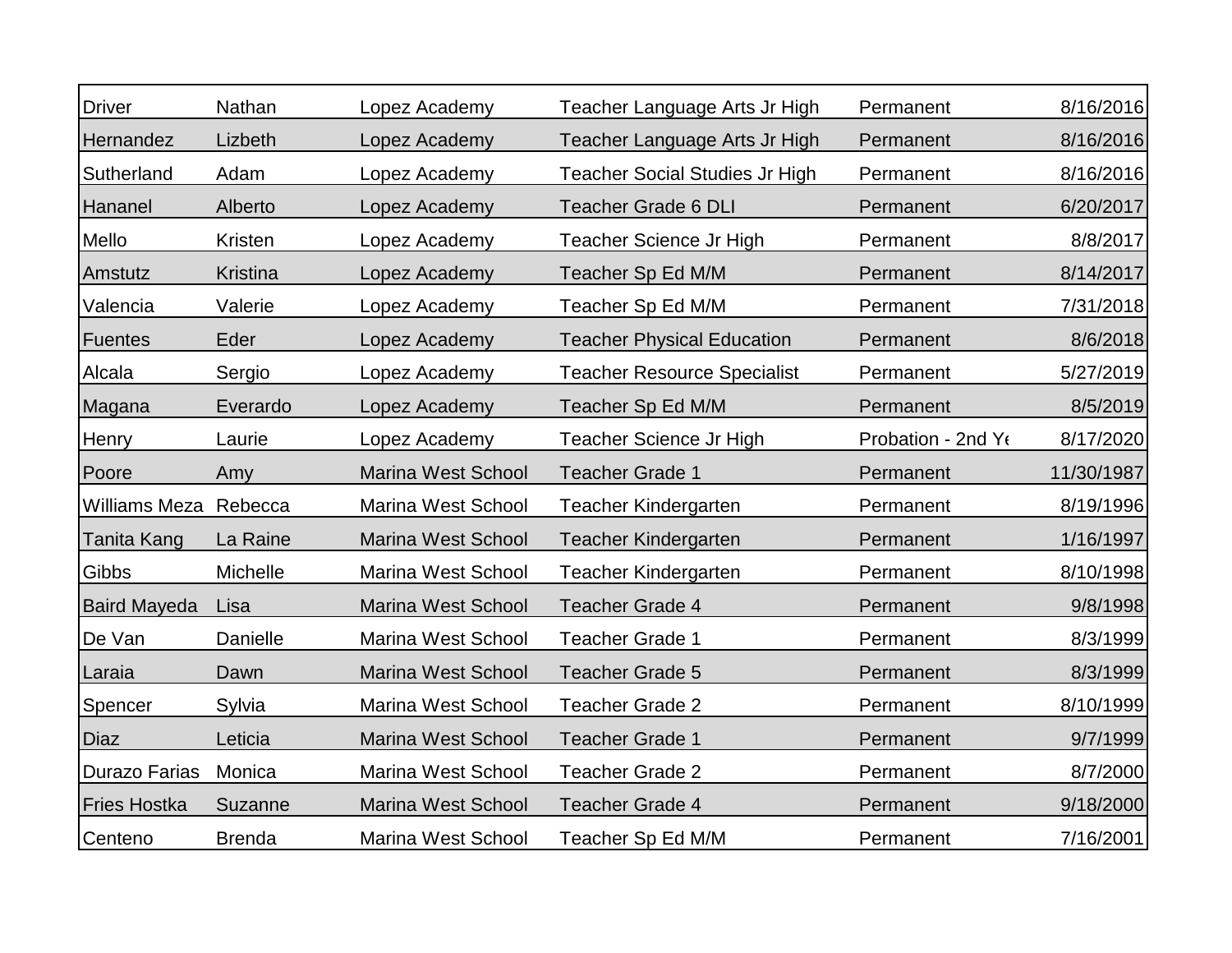| Whitehead              | Summer    | <b>Marina West School</b> | <b>Teacher Grade 2</b>                | Permanent | 8/5/2002  |
|------------------------|-----------|---------------------------|---------------------------------------|-----------|-----------|
| Magana                 | Maleny    | <b>Marina West School</b> | <b>Literacy Intervention Teacher</b>  | Permanent | 7/23/2004 |
| Foster                 | Lowell    | <b>Marina West School</b> | <b>Teacher Grade 5</b>                | Permanent | 8/6/2004  |
| Gould                  | Julie     | Marina West School        | <b>Teacher Grade 3</b>                | Permanent | 8/1/2005  |
| <b>Martinez</b>        | Monique   | <b>Marina West School</b> | <b>Teacher Grade 5</b>                | Permanent | 8/15/2007 |
| Jue                    | Heather   | <b>Marina West School</b> | Teacher Sp Ed M/M                     | Permanent | 8/18/2008 |
| Robles Villicana Diana |           | <b>Marina West School</b> | <b>Teacher Grade 4</b>                | Permanent | 9/2/2008  |
| Usuki Trinh            | Lauren    | <b>Marina West School</b> | Teacher Sp Ed M/M                     | Permanent | 8/29/2011 |
| Garcia                 | Lenissa   | <b>Marina West School</b> | <b>Teacher Grade 3</b>                | Permanent | 9/7/2011  |
| <b>Flores</b>          | Nicole    | Marina West School        | <b>Teacher Grade 3</b>                | Permanent | 8/20/2012 |
| Rosas                  | April     | <b>Marina West School</b> | <b>Teacher TK</b>                     | Permanent | 9/18/2013 |
| <b>Roberts</b>         | Jennifer  | <b>Marina West School</b> | Teacher Resource Spec. Support        | Permanent | 7/31/2018 |
| <b>Richey</b>          | ErinLeigh | <b>Marina West School</b> | <b>Teacher Resource Spec. Support</b> | Permanent | 8/20/2018 |
| Canales                | Susan     | <b>Marshall School</b>    | Teacher Kindergarten                  | Permanent | 2/2/1987  |
| Johnson                | Suzanne   | <b>Marshall School</b>    | <b>Teacher Grade 2</b>                | Permanent | 8/5/1988  |
| Orlinsky               | Kathryn   | <b>Marshall School</b>    | <b>Teacher Grade 6</b>                | Permanent | 7/31/1996 |
| Mc Cowan               | Paula     | <b>Marshall School</b>    | <b>Teacher Grade 4</b>                | Permanent | 8/5/1996  |
| <b>Beltran</b>         | Carlos    | <b>Marshall School</b>    | <b>Teacher Grade 3</b>                | Permanent | 8/6/1996  |
| Guerrero               | Frank     | <b>Marshall School</b>    | <b>Teacher Social Studies Jr High</b> | Permanent | 5/5/1997  |
| Jordahl                | Martha    | <b>Marshall School</b>    | <b>Teacher Resource Spec. Support</b> | Permanent | 8/4/1997  |
| Rose                   | Heather   | <b>Marshall School</b>    | <b>Teacher Kindergarten</b>           | Permanent | 8/4/1997  |
| Palmer                 | Amy       | <b>Marshall School</b>    | <b>Teacher Grade 3</b>                | Permanent | 8/18/1997 |
| Koppenjan              | Tina      | <b>Marshall School</b>    | <b>Teacher Grade 2</b>                | Permanent | 8/10/1998 |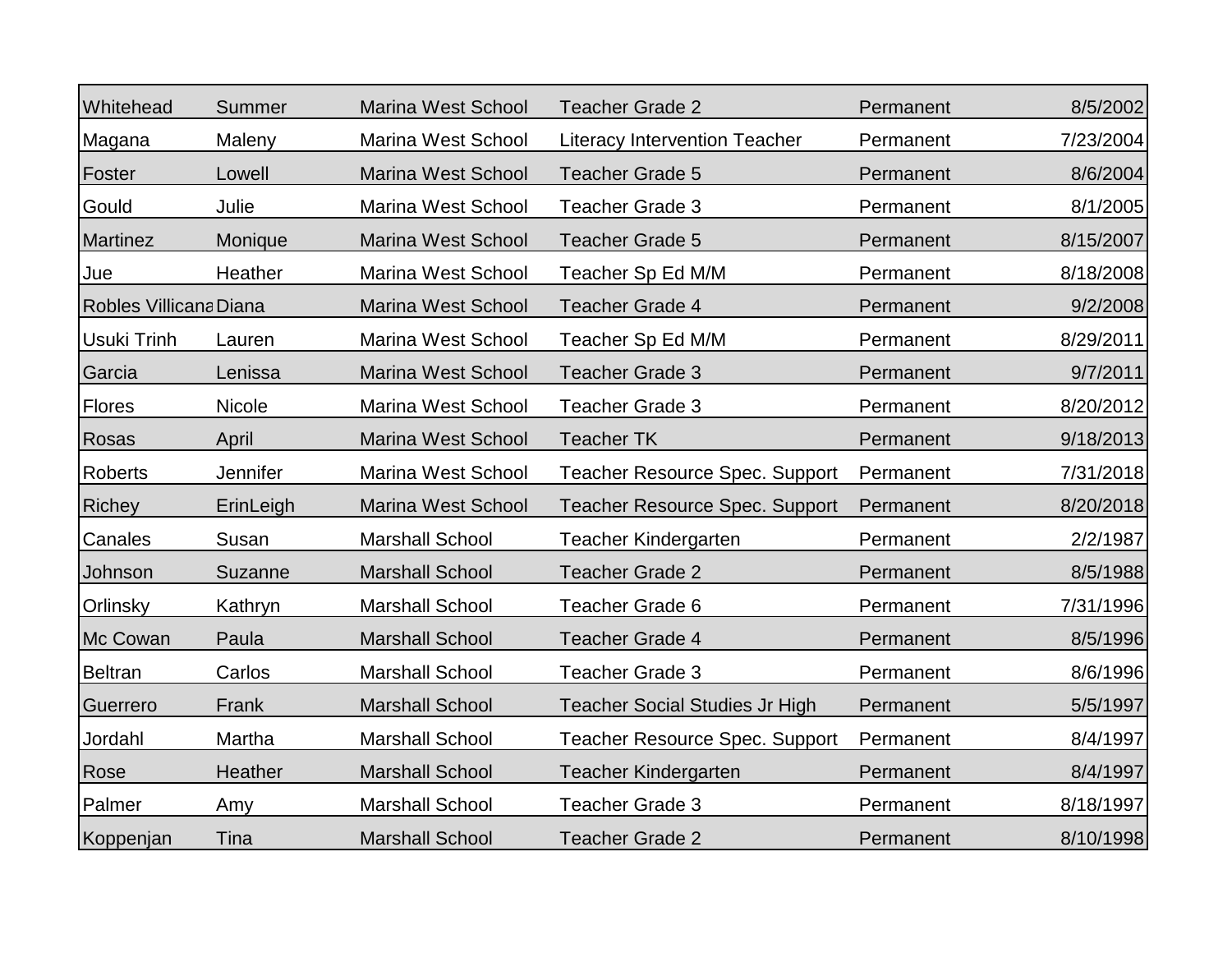| Perez Sloan   | Sandra          | <b>Marshall School</b> | <b>Teacher Grade 5</b>                | Permanent | 8/9/1999   |
|---------------|-----------------|------------------------|---------------------------------------|-----------|------------|
| Falls         | Sarah           | <b>Marshall School</b> | <b>Teacher Grade 2</b>                | Permanent | 7/16/2001  |
| Saballett     | Sezina          | <b>Marshall School</b> | <b>Teacher Grade 4</b>                | Permanent | 7/16/2001  |
| <b>Stehle</b> | Christopher     | <b>Marshall School</b> | <b>Teacher Physical Education</b>     | Permanent | 7/16/2001  |
| Austin        | Christina       | <b>Marshall School</b> | <b>Literacy Intervention Teacher</b>  | Permanent | 4/1/2003   |
| Montelongo    | <b>Natalie</b>  | <b>Marshall School</b> | <b>Teacher Grade 1</b>                | Permanent | 8/4/2003   |
| Harrel        | Lucinda         | <b>Marshall School</b> | <b>Teacher Grade 5</b>                | Permanent | 8/7/2003   |
| Kaser         | Mary Elizabeth  | <b>Marshall School</b> | <b>Teacher Grade 6</b>                | Permanent | 7/23/2004  |
| Pigeon        | Laura           | <b>Marshall School</b> | <b>Teacher Grade 5</b>                | Permanent | 7/23/2004  |
| Waters        | <b>Sherrill</b> | <b>Marshall School</b> | <b>Teacher Grade 1</b>                | Permanent | 8/1/2005   |
| Calles        | Cherie          | <b>Marshall School</b> | Teacher Grade 4                       | Permanent | 1/17/2012  |
| Roux          | Evette          | <b>Marshall School</b> | <b>Teacher Grade 3</b>                | Permanent | 8/20/2012  |
| Mendez        | Maria           | <b>Marshall School</b> | Teacher Sp. Ed SDC D/HH               | Permanent | 9/30/2013  |
| Carey         | <b>Diane</b>    | <b>Marshall School</b> | <b>Teacher Grade 6</b>                | Permanent | 10/21/2013 |
| Aryeetey      | Maureen         | <b>Marshall School</b> | <b>Teacher-Music</b>                  | Permanent | 8/18/2014  |
| Mejia         | <b>Nidia</b>    | <b>Marshall School</b> | Teacher Math Jr. High                 | Permanent | 8/18/2014  |
| Sanqui        | Jamiely         | <b>Marshall School</b> | Teacher Language Arts Jr High         | Permanent | 8/18/2014  |
| Culver        | Randi           | <b>Marshall School</b> | Teacher Language Arts Jr High         | Permanent | 8/27/2014  |
| Sussman       | <b>Bonnie</b>   | <b>Marshall School</b> | Teacher Grade 1                       | Permanent | 10/6/2014  |
| <b>Brown</b>  | Robert          | <b>Marshall School</b> | Teacher Science Jr High               | Permanent | 8/17/2015  |
| Ouimet        | Ashley          | <b>Marshall School</b> | <b>Teacher Physical Education</b>     | Permanent | 8/27/2015  |
| Gravel        | <b>Tricia</b>   | <b>Marshall School</b> | Teacher Sp. Ed SDC D/HH               | Permanent | 8/19/2016  |
| Gonzalez      | Kathryn         | <b>Marshall School</b> | <b>Teacher Resource Spec. Support</b> | Permanent | 8/5/2019   |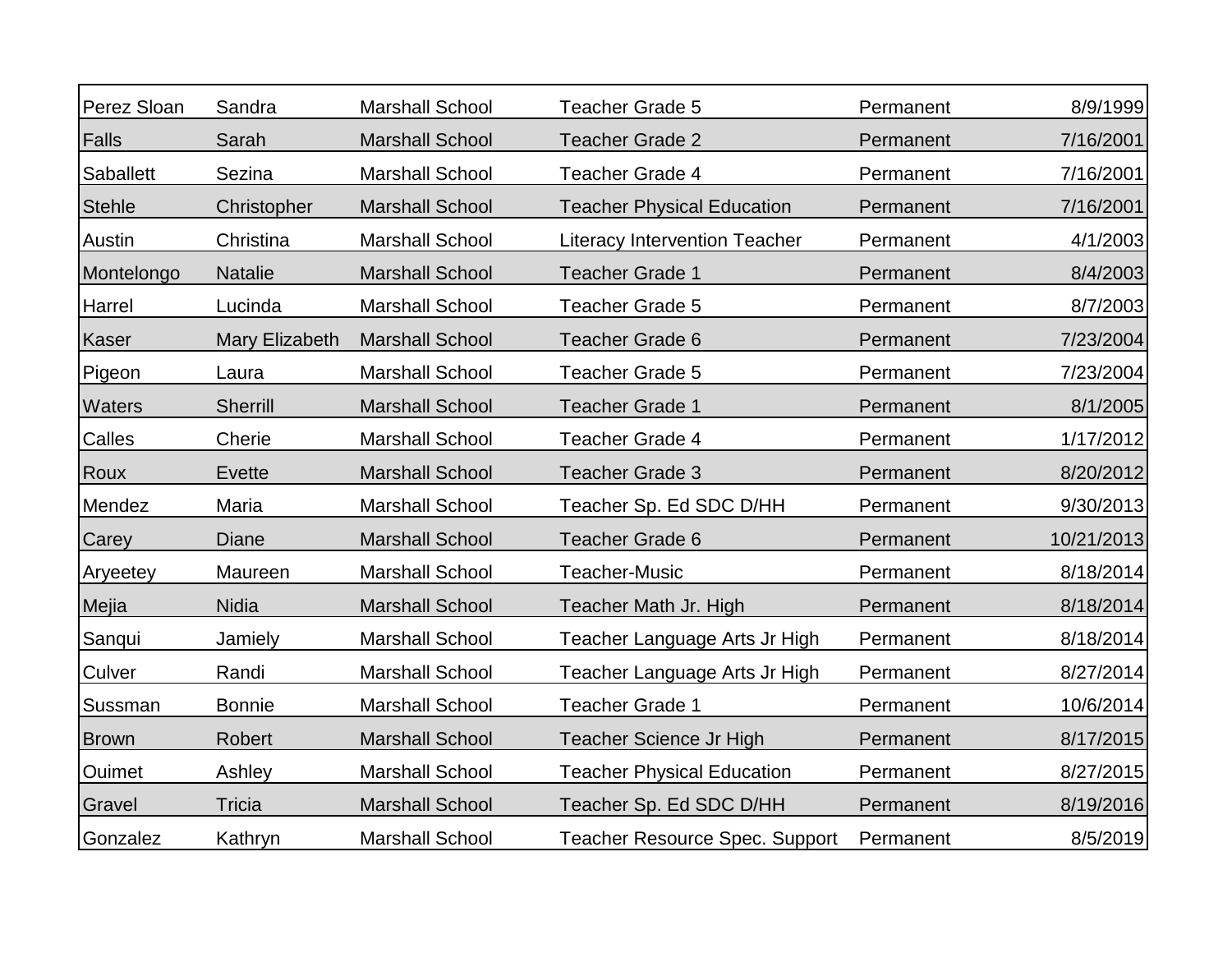| Rodriguez            | Janeli        | <b>Marshall School</b>  | <b>Teacher Resource Spec. Support</b>          | Probation - 2nd Yo | 9/21/2020 |
|----------------------|---------------|-------------------------|------------------------------------------------|--------------------|-----------|
| Roman                | Kerry         | <b>Marshall School</b>  | <b>Teacher TK DHH</b>                          | Probation - 1st Ye | 8/17/2021 |
| Mancilla             | Aaron         | <b>Marshall School</b>  | Teacher Math Jr. High                          | Probation - 1st Ye | 8/30/2021 |
| Hernandez            | Stephanie     |                         | Marshall School/ Chave Teacher D/HH Itinerant  | Permanent          | 8/5/2019  |
| Lockwood             | Johanna       |                         | Marshall School/ Currer Teacher D/HH Itinerant | Permanent          | 8/6/2018  |
| Arevalo              | Deborah       | <b>McAuliffe School</b> | <b>Teacher Grade 3</b>                         | Permanent          | 1/31/1983 |
| De Candia            | Irma          | <b>McAuliffe School</b> | <b>Teacher Grade 5</b>                         | Permanent          | 8/2/1989  |
| Cuilty               | Greta         | <b>McAuliffe School</b> | <b>Teacher Grade 1</b>                         | Permanent          | 12/6/1993 |
| Liston               | <b>Maria</b>  | <b>McAuliffe School</b> | <b>Teacher Grade 5</b>                         | Permanent          | 8/5/1996  |
| <b>Mullins</b>       | Renee         | <b>McAuliffe School</b> | Teacher Kindergarten                           | Permanent          | 8/5/1996  |
| <b>Riggs</b>         | Dorianne      | <b>McAuliffe School</b> | <b>Teacher Grade 2</b>                         | Permanent          | 8/27/1996 |
| Chay                 | Maria         | <b>McAuliffe School</b> | <b>Teacher Grade 1</b>                         | Permanent          | 8/10/1998 |
| <b>Diaz</b>          | Nancy         | <b>McAuliffe School</b> | Teacher Grade 4                                | Permanent          | 8/10/1998 |
| <b>Hayman</b>        | Rachel        | <b>McAuliffe School</b> | <b>Teacher Grade 2</b>                         | Permanent          | 8/3/1999  |
| <b>Roncal Powell</b> | Christina     | <b>McAuliffe School</b> | <b>Teacher Grade 5</b>                         | Permanent          | 8/24/1999 |
| Dato                 | Kristen       | <b>McAuliffe School</b> | Teacher Kindergarten                           | Permanent          | 7/16/2001 |
| <b>Duarte</b>        | <b>Diana</b>  | <b>McAuliffe School</b> | <b>Teacher Grade 3</b>                         | Permanent          | 8/6/2001  |
| Wilson               | Amanda        | <b>McAuliffe School</b> | Teacher Grade 3                                | Permanent          | 9/29/2003 |
| Spencer              | Dena          | <b>McAuliffe School</b> | <b>Teacher Grade 3</b>                         | Permanent          | 8/1/2005  |
| Cervantes            | Sara          | <b>McAuliffe School</b> | <b>Teacher Grade 2</b>                         | Permanent          | 8/18/2008 |
| Lumas                | <b>Taylor</b> | <b>McAuliffe School</b> | Teacher Grade 4                                | Permanent          | 8/20/2008 |
| <b>Sanders</b>       | Shannon       | <b>McAuliffe School</b> | Teacher Grade 4                                | Permanent          | 9/2/2008  |
| Rodriguez            | Amanda        | <b>McAuliffe School</b> | <b>Teacher TK</b>                              | Permanent          | 9/5/2008  |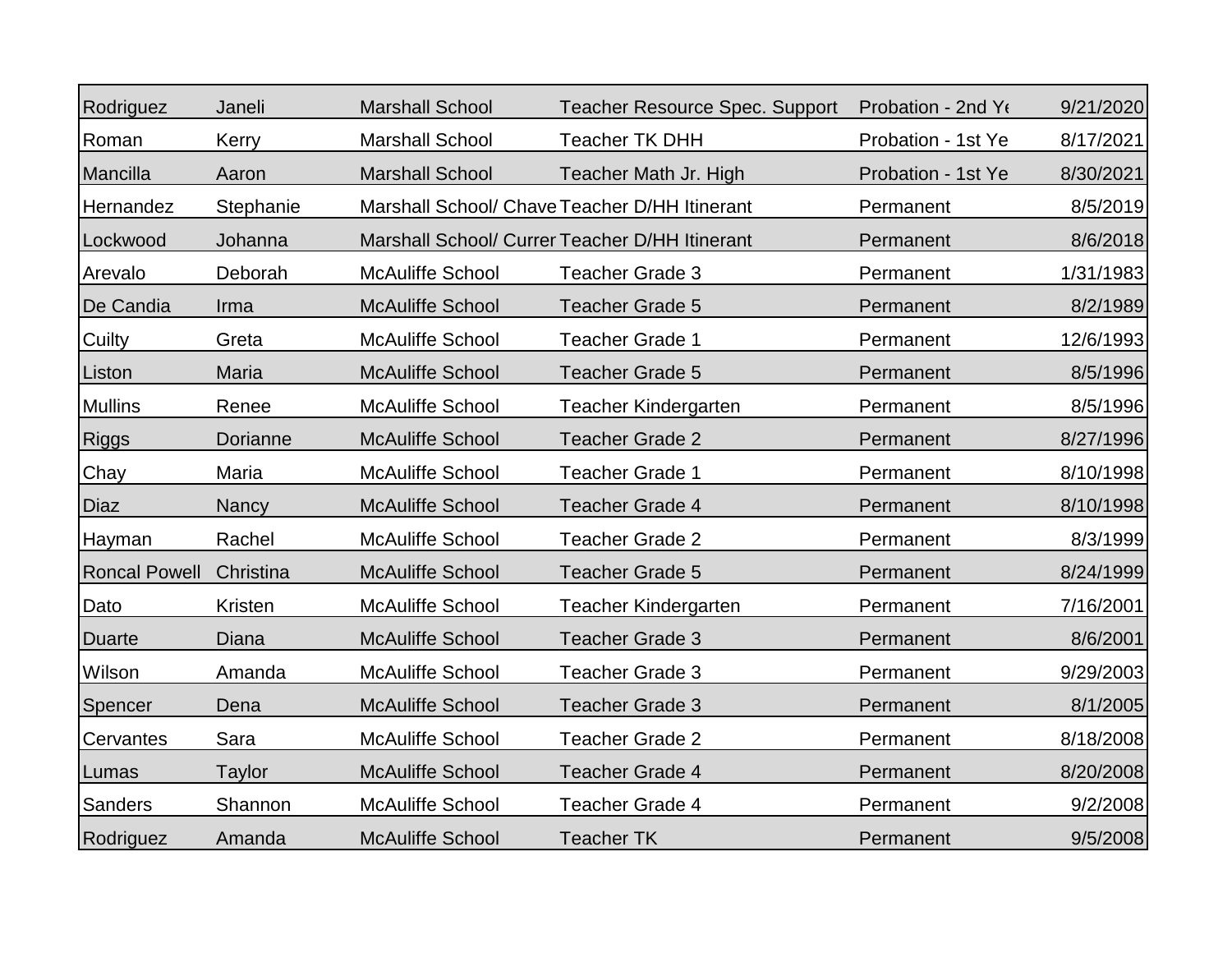| Finn                  | Kelly          | <b>McAuliffe School</b> | Teacher Sp Ed M/S                     | Permanent          | 10/21/2010 |
|-----------------------|----------------|-------------------------|---------------------------------------|--------------------|------------|
| Northrup              | Janice         | <b>McAuliffe School</b> | Teacher Sp Ed M/S                     | Permanent          | 8/20/2012  |
| Romero                | Eloisa         | <b>McAuliffe School</b> | Teacher Sp Ed M/S                     | Permanent          | 10/24/2012 |
| Segovia               | Leticia        | <b>McAuliffe School</b> | <b>Teacher Resource Spec. Support</b> | Permanent          | 8/19/2013  |
| Hooson                | Alena          | <b>McAuliffe School</b> | Teacher Sp Ed M/M                     | Probation - 0 Year | 8/17/2020  |
| <b>Mack</b>           | Tichina        | <b>McAuliffe School</b> | <b>Teacher Grade 2</b>                | Probation - 0 Year | 12/1/2021  |
| <b>Viveros</b>        | <b>Beatriz</b> | <b>McKinna School</b>   | Teacher Grade 2 DLI                   | Permanent          | 8/5/1996   |
| Chua                  | <b>Desiree</b> | McKinna School          | Teacher Grade 2 DLI, English          | Permanent          | 3/30/1998  |
| Armstrong             | Michael        | McKinna School          | <b>Teacher Grade 4</b>                | Permanent          | 8/10/1998  |
| Gose                  | Heidi          | <b>McKinna School</b>   | Teacher Kinder DLI, English           | Permanent          | 7/6/1999   |
| Hernandez             | Mariana        | McKinna School          | <b>Teacher Kindergarten DLI</b>       | Permanent          | 7/6/1999   |
| Valero Berengu Bertha |                | McKinna School          | <b>Teacher Grade 1 DLI</b>            | Permanent          | 7/6/1999   |
| Hill                  | Kristene       | McKinna School          | <b>Teacher Grade 4</b>                | Permanent          | 8/6/2001   |
| Oy                    | Juan           | McKinna School          | Teacher Grade 3 DLI, English          | Permanent          | 9/29/2003  |
| Gonzalez              | Veronica       | McKinna School          | <b>Teacher Grade 2 DLI</b>            | Permanent          | 8/8/2005   |
| Wyatt                 | Marina         | <b>McKinna School</b>   | Teacher Kinder DLI, English           | Permanent          | 8/29/2005  |
| Favila                | Elizabeth      | <b>McKinna School</b>   | <b>Teacher Grade 1 DLI</b>            | Permanent          | 7/21/2008  |
| <b>Barrinuevo</b>     | Marilyn        | <b>McKinna School</b>   | Teacher Grade 2 DLI, English          | Permanent          | 8/4/2008   |
| <b>Batista</b>        | Leticia        | <b>McKinna School</b>   | <b>Teacher Kindergarten DLI</b>       | Permanent          | 8/18/2008  |
| Garcia                | Veronica       | McKinna School          | <b>Teacher Grade 3 DLI</b>            | Permanent          | 8/18/2008  |
| Dugas                 | Danielle       | <b>McKinna School</b>   | Teacher Grade 1 DLI, English          | Permanent          | 8/20/2012  |
| Aguayo                | Maricela       | McKinna School          | Teacher Grade 1 DLI, English          | Permanent          | 9/5/2012   |
| Maya Ravelo           | Margarita      | McKinna School          | <b>Teacher Grade 4</b>                | Permanent          | 8/19/2013  |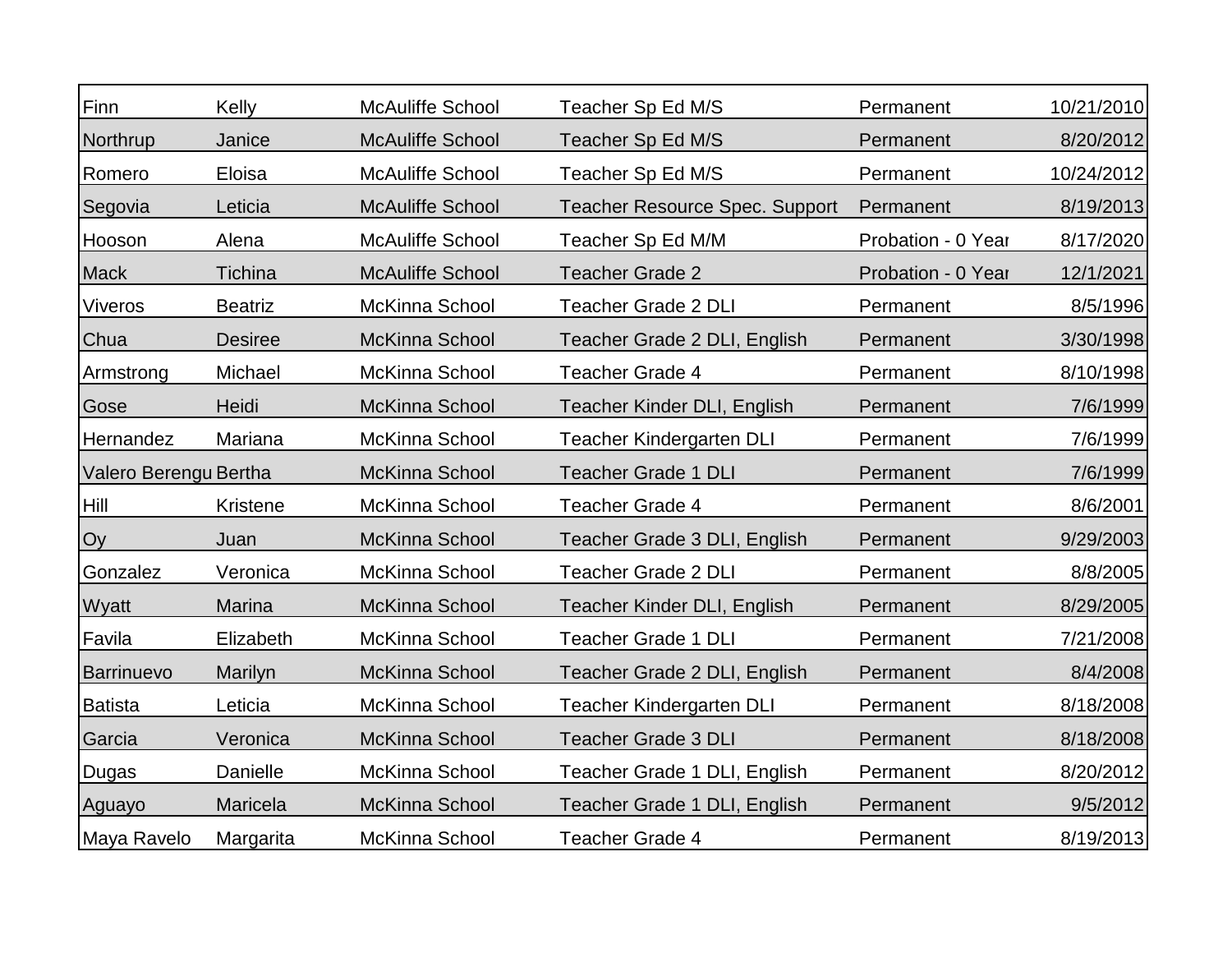| Valdivieso              | Rocio          | <b>McKinna School</b> | Teacher Grade 3 DLI, English          | Permanent | 10/7/2013  |
|-------------------------|----------------|-----------------------|---------------------------------------|-----------|------------|
| Soto                    | Elvia          | McKinna School        | <b>Teacher Grade 3 DLI</b>            | Permanent | 8/18/2014  |
| Lozano-Gurrola Erika    |                | McKinna School        | <b>Teacher Grade 2 DLI</b>            | Permanent | 9/23/2014  |
| Monserrate              | Maya           | <b>McKinna School</b> | <b>Teacher Grade 5</b>                | Permanent | 10/30/2014 |
| Donovan                 | <b>Justin</b>  | <b>McKinna School</b> | <b>Teacher Grade 5</b>                | Permanent | 8/8/2017   |
| Garcia Martinez Belinda |                | <b>McKinna School</b> | <b>Teacher Grade 5</b>                | Permanent | 8/8/2017   |
| Guevara                 | Lizbeth        | <b>McKinna School</b> | <b>Teacher Resource Spec. Support</b> | Permanent | 8/8/2017   |
| Amezcua                 | Martha         | Ramona School         | <b>Teacher Grade 1 DLI</b>            | Permanent | 1/2/1994   |
| Olson                   | <b>Derek</b>   | Ramona School         | <b>Teacher Grade 4</b>                | Permanent | 7/31/1996  |
| Hernandez               | Laurencio      | Ramona School         | <b>Teacher Grade 2 DLI</b>            | Permanent | 8/5/1996   |
| Lopez Torres            | Patricia       | Ramona School         | <b>Teacher TK Bilingual</b>           | Permanent | 8/5/1996   |
| Reyes                   | Maria          | Ramona School         | Teacher Kinder DLI, English           | Permanent | 7/1/1997   |
| <b>Marsicek</b>         | Kelli          | Ramona School         | <b>Teacher Grade 5</b>                | Permanent | 8/3/1999   |
| <b>Bassuk</b>           | Maria          | Ramona School         | Teacher Grade 1 DLI, English          | Permanent | 8/9/1999   |
| <b>Sims</b>             | <b>Bridget</b> | Ramona School         | <b>Teacher Grade 4</b>                | Permanent | 7/11/2000  |
| Alvarado                | Micaela        | Ramona School         | <b>Teacher Kindergarten DLI</b>       | Permanent | 8/6/2001   |
| <b>Balderas</b>         | Ramona         | Ramona School         | Teacher Grade 2 DLI, English          | Permanent | 8/21/2006  |
| Llamas                  | Jose           | Ramona School         | <b>Teacher Grade 1 DLI</b>            | Permanent | 10/16/2006 |
| Vizzo                   | Angela         | Ramona School         | <b>Teacher Grade 5</b>                | Permanent | 10/9/2008  |
| Valencia Romei Silvia   |                | Ramona School         | <b>Teacher Grade 3 DLI</b>            | Permanent | 8/29/2011  |
| Magallanes              | Cristina       | Ramona School         | Teacher Grade 3 DLI, English          | Permanent | 9/13/2011  |
| Gomez                   | Linda          | Ramona School         | Teacher Grade 3 DLI, English          | Permanent | 11/8/2011  |
| Felix                   | <b>Noel</b>    | Ramona School         | Teacher Grade 2 DLI, English          | Permanent | 8/20/2012  |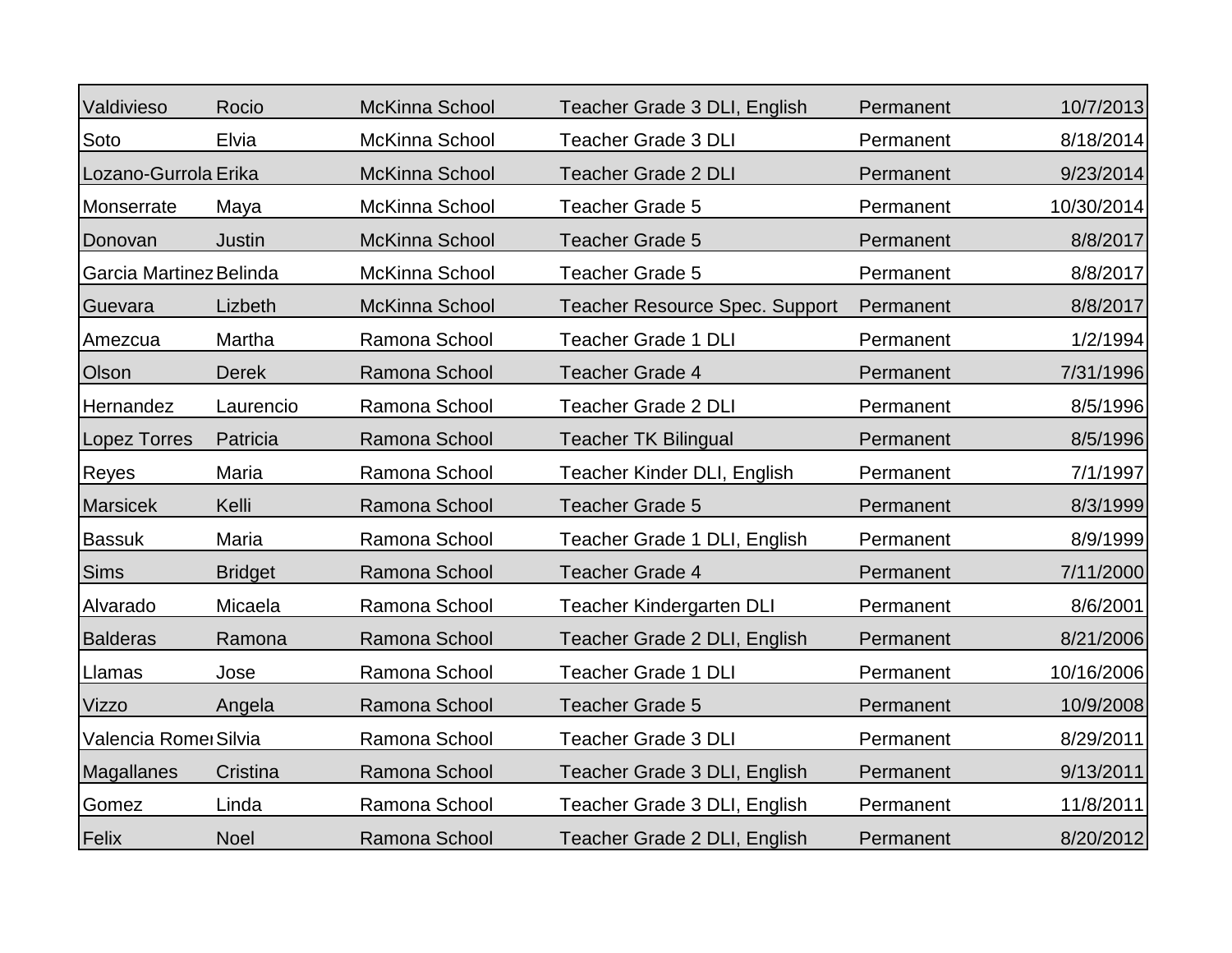| Majeski                       | Mitzi       | Ramona School         | Teacher Grade 1 DLI, English         | Permanent          | 8/19/2013 |
|-------------------------------|-------------|-----------------------|--------------------------------------|--------------------|-----------|
| Romero                        | Maria       | Ramona School         | <b>Teacher Grade 2 DLI</b>           | Permanent          | 9/3/2013  |
| Sandoval                      | Antonio     | Ramona School         | <b>Teacher Kindergarten DLI</b>      | Permanent          | 8/17/2015 |
| <b>Torres Hernand Ricardo</b> |             | Ramona School         | <b>Teacher Grade 3 DLI</b>           | Permanent          | 4/28/2016 |
| Green                         | Susan       | Ramona School         | <b>Literacy Intervention Teacher</b> | Permanent          | 8/29/2016 |
| Lozano                        | Michael     | Ramona School         | Teacher Combo 4-5                    | Probation - 2nd Ye | 8/15/2018 |
| Hernandez                     | Manuel      | <b>Ritchen School</b> | <b>Teacher Grade 2</b>               | Permanent          | 2/12/1996 |
| Mc Carthy Ritch Patricia      |             | <b>Ritchen School</b> | <b>Teacher Grade 3</b>               | Permanent          | 3/6/1996  |
| Gaynor                        | Tammie      | <b>Ritchen School</b> | Teacher Kindergarten                 | Permanent          | 8/5/1996  |
| Patton                        | Janet       | <b>Ritchen School</b> | <b>Teacher Kindergarten</b>          | Permanent          | 8/4/1997  |
| <b>Ullrich</b>                | Anneliese   | <b>Ritchen School</b> | <b>Teacher Grade 5</b>               | Permanent          | 7/13/1998 |
| Woods                         | Erik        | <b>Ritchen School</b> | <b>Teacher Grade 1</b>               | Permanent          | 9/7/1999  |
| Kleinheksel                   | Martha      | <b>Ritchen School</b> | <b>Teacher Grade 2</b>               | Permanent          | 8/7/2000  |
| Woods                         | Maria Elena | <b>Ritchen School</b> | <b>Teacher Grade 2</b>               | Permanent          | 9/5/2000  |
| Perez                         | Alejo       | <b>Ritchen School</b> | <b>Teacher Grade 1</b>               | Permanent          | 7/16/2001 |
| Steffenauer                   | Robin       | <b>Ritchen School</b> | <b>Teacher Grade 4</b>               | Permanent          | 7/8/2002  |
| Leppaluoto                    | Katherine   | <b>Ritchen School</b> | <b>Teacher Grade 3</b>               | Permanent          | 9/3/2002  |
| Lewis                         | Amanda      | <b>Ritchen School</b> | <b>Teacher Grade 3</b>               | Permanent          | 3/3/2003  |
| Hart                          | Joanna      | <b>Ritchen School</b> | Teacher Grade 1                      | Permanent          | 8/2/2003  |
| Lang                          | Stephanie   | <b>Ritchen School</b> | <b>Teacher Grade 4</b>               | Permanent          | 8/21/2003 |
| Garcia                        | Sandra      | <b>Ritchen School</b> | Teacher Grade 5                      | Permanent          | 9/16/2004 |
| <b>Bowles</b>                 | Wendi       | <b>Ritchen School</b> | <b>Teacher Grade 3</b>               | Permanent          | 9/9/2005  |
| Crice                         | Heather     | <b>Ritchen School</b> | <b>Literacy Intervention Teacher</b> | Permanent          | 2/4/2008  |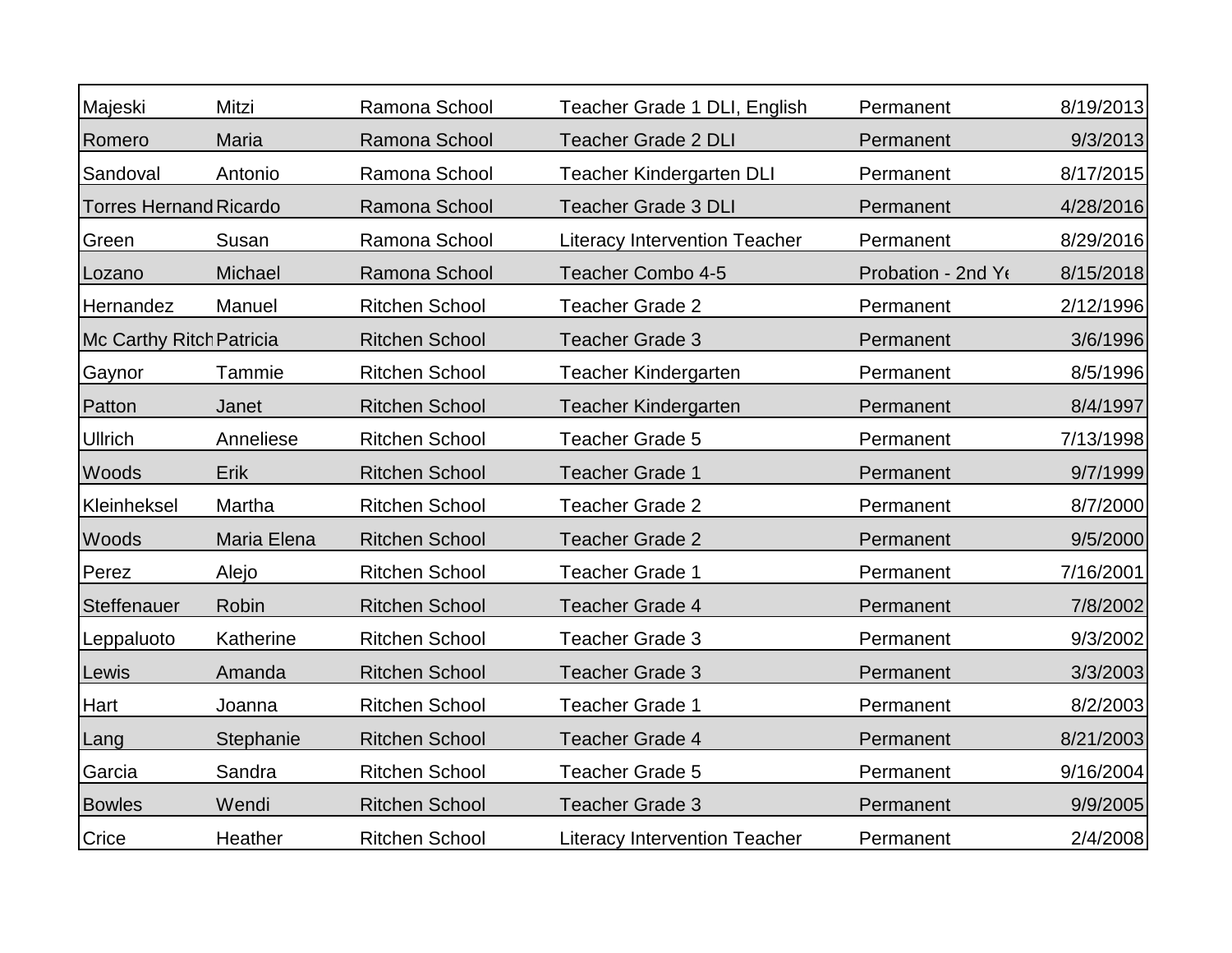| Santillan              | Gayle           | <b>Ritchen School</b>     | Teacher Sp Ed M/S                     | Permanent | 8/18/2008  |
|------------------------|-----------------|---------------------------|---------------------------------------|-----------|------------|
| Lawhead                | Jeffrey         | <b>Ritchen School</b>     | <b>Teacher Grade 5</b>                | Permanent | 10/6/2011  |
| Walker                 | Erica           | <b>Ritchen School</b>     | Teacher Grade 4                       | Permanent | 8/20/2012  |
| Sierra                 | Patricia        | <b>Ritchen School</b>     | <b>Teacher Resource Spec. Support</b> | Permanent | 8/8/2017   |
| Reyes                  | <b>Jennifer</b> | <b>Ritchen School</b>     | Teacher Sp Ed M/S                     | Permanent | 7/31/2018  |
| Garcia                 | Cecilia         | <b>Ritchen School</b>     | <b>Teacher Resource Spec. Support</b> | Permanent | 8/5/2019   |
| Ludy                   | Lamar           | <b>Ritchen School</b>     | Teacher Sp Ed M/S                     | Permanent | 8/5/2019   |
| Tamsing                | Maria           | Rose Avenue School        | <b>Teacher Grade 3</b>                | Permanent | 8/9/1993   |
| Ramirez                | Paul            | Rose Avenue School        | <b>Teacher Grade 5</b>                | Permanent | 2/21/1995  |
| <b>Bernard</b>         | Margarita       | Rose Avenue School        | <b>Teacher Grade 1</b>                | Permanent | 8/4/1997   |
| Espinoza               | Maria           | Rose Avenue School        | <b>Teacher Kindergarten</b>           | Permanent | 8/9/1999   |
| <b>Drucker</b>         | Heather         | <b>Rose Avenue School</b> | <b>Teacher Grade 5</b>                | Permanent | 7/22/2002  |
| Caruso                 | Sara            | Rose Avenue School        | <b>Teacher Resource Spec. Support</b> | Permanent | 7/26/2004  |
| De Loa - Cahue Maribel |                 | <b>Rose Avenue School</b> | <b>Teacher Grade 2</b>                | Permanent | 8/21/2006  |
| Gambhir                | Renu            | <b>Rose Avenue School</b> | Teacher Sp Ed M/M                     | Permanent | 9/6/2006   |
| Reyes                  | Monica          | Rose Avenue School        | <b>Literacy Intervention Teacher</b>  | Permanent | 9/29/2006  |
| Medrano Ferna Sandra   |                 | <b>Rose Avenue School</b> | <b>Teacher Grade 4</b>                | Permanent | 10/15/2007 |
| Tapia                  | Gricelda        | Rose Avenue School        | <b>Teacher Grade 4</b>                | Permanent | 10/15/2007 |
| <b>Barraza</b>         | Veronica        | <b>Rose Avenue School</b> | <b>Teacher Combo 4-5</b>              | Permanent | 8/4/2008   |
| Valdivia               | Cindy           | Rose Avenue School        | <b>Teacher Kindergarten</b>           | Permanent | 8/4/2008   |
| <b>Hawkins</b>         | Gina            | <b>Rose Avenue School</b> | <b>Teacher Grade 2</b>                | Permanent | 9/15/2008  |
| Moran                  | Michelle        | Rose Avenue School        | <b>Teacher Grade 1</b>                | Permanent | 8/29/2011  |
| Romero                 | Annette         | Rose Avenue School        | <b>Teacher Grade 3</b>                | Permanent | 8/18/2012  |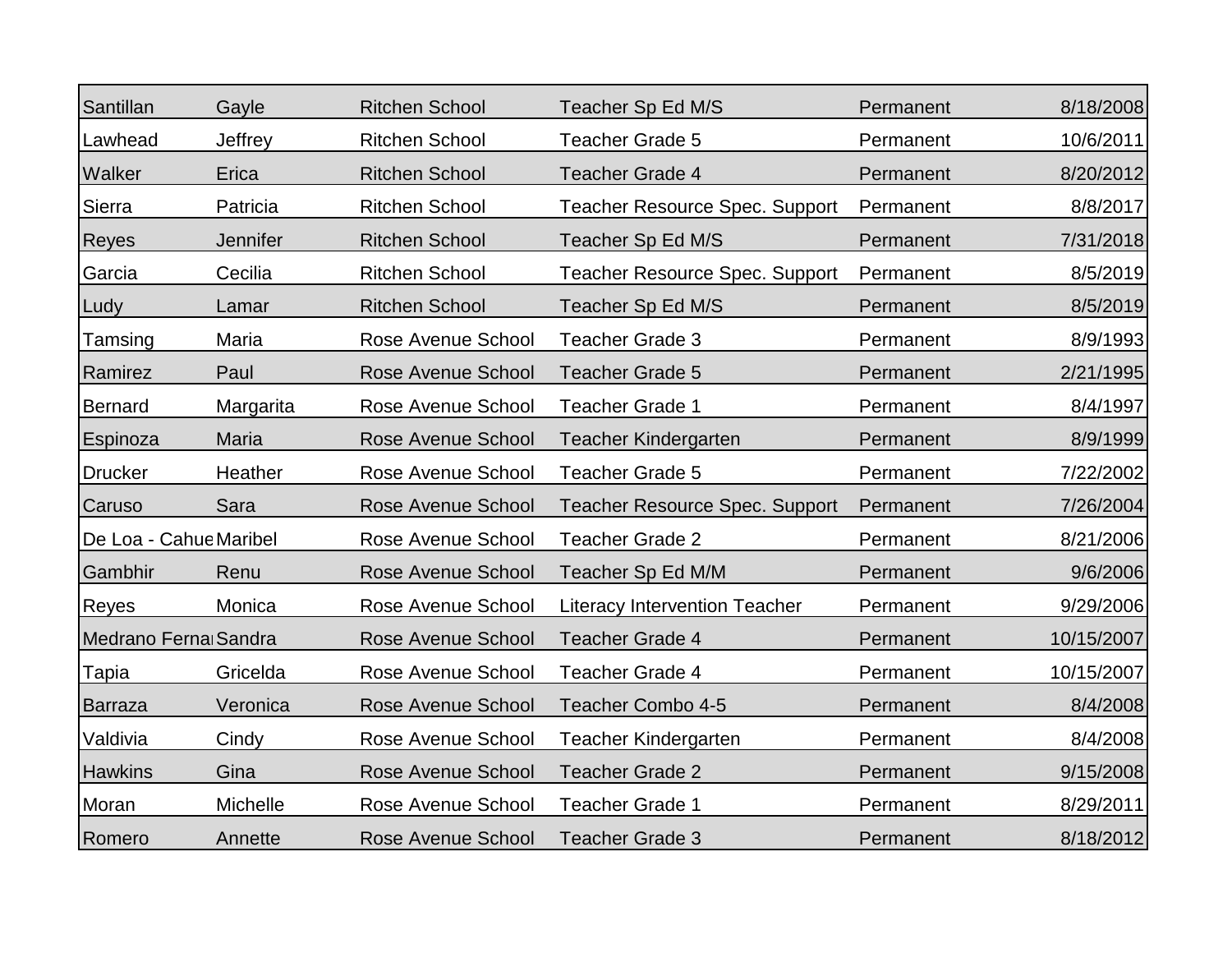| Turner             | Jessica        | Rose Avenue School  | <b>Teacher TK</b>                    | Permanent          | 9/20/2012  |
|--------------------|----------------|---------------------|--------------------------------------|--------------------|------------|
| <b>DiMento</b>     | Julianna       | Rose Avenue School  | Teacher Sp Ed M/M                    | Permanent          | 1/7/2013   |
| Hwan               | Charlotte      | Rose Avenue School  | <b>Teacher Kindergarten</b>          | Permanent          | 8/19/2013  |
| Vidal              | Leticia        | Rose Avenue School  | <b>Teacher Grade 1</b>               | Permanent          | 8/19/2013  |
| Gerber             | Michaela       | Rose Avenue School  | Teacher Grade 3                      | Permanent          | 9/26/2013  |
| Manley             | Sarah          | Rose Avenue School  | Teacher Sp Ed M/M                    | Permanent          | 8/18/2014  |
| Alferes            | Yadira         | Rose Avenue School  | Teacher Sp Ed M/M                    | Probation - 0 Year | 8/10/2021  |
| Roth               | Karen          | Rose Avenue School  | <b>Teacher Grade 2</b>               | Probation - 1st Ye | 1/31/2022  |
| Pina               | Sonia          | San Miguel School   | <b>Teacher Special Ed Preschool</b>  | Permanent          | 9/7/2010   |
| Chavez             | <b>Judith</b>  | San Miguel School   | <b>Teacher Special Ed Preschool</b>  | Permanent          | 8/29/2011  |
| Allison            | Cassandra      | San Miguel School   | Teacher Sp. Ed SDC D/HH              | Permanent          | 6/19/2015  |
| Ramirez            | Sofia          | San Miguel School   | Teacher Sp. Ed SDC D/HH              | Permanent          | 6/19/2015  |
| Duarte             | Evelyn         | San Miguel School   | <b>Teacher Special Ed Preschool</b>  | Permanent          | 11/28/2016 |
| Locacciato         | <b>Natalie</b> | San Miguel School   | Teacher Sp Ed E/C                    | Permanent          | 1/16/2018  |
| Holiday            | Alison         | San Miguel School   | <b>Teacher Special Ed Preschool</b>  | Permanent          | 10/15/2018 |
| Alba               | <b>Maria</b>   | San Miguel School   | Teacher Sp Ed E/C                    | Probation - 2nd Y  | 8/17/2020  |
| <b>Biggerstaff</b> | Michelle       | San Miguel School   | <b>Teacher Special Ed Preschool</b>  | Probation - 2nd Yo | 9/9/2020   |
| Jones              | <b>Haley</b>   | San Miguel School   | <b>Teacher Special Ed Preschool</b>  | Probation - 1st Ye | 8/10/2021  |
| Turner             | Melissa        | Sierra Linda School | <b>Literacy Intervention Teacher</b> | Permanent          | 7/31/1986  |
| Laubacher          | Diana          | Sierra Linda School | <b>Teacher Kindergarten</b>          | Permanent          | 8/4/1987   |
| Pascual            | Esperanza      | Sierra Linda School | <b>Teacher Grade 2</b>               | Permanent          | 8/9/1993   |
| Heaton             | Monica         | Sierra Linda School | <b>Teacher Grade 1</b>               | Permanent          | 8/5/1996   |
| Laski              | Nicole         | Sierra Linda School | <b>Teacher Grade 3</b>               | Permanent          | 8/4/1997   |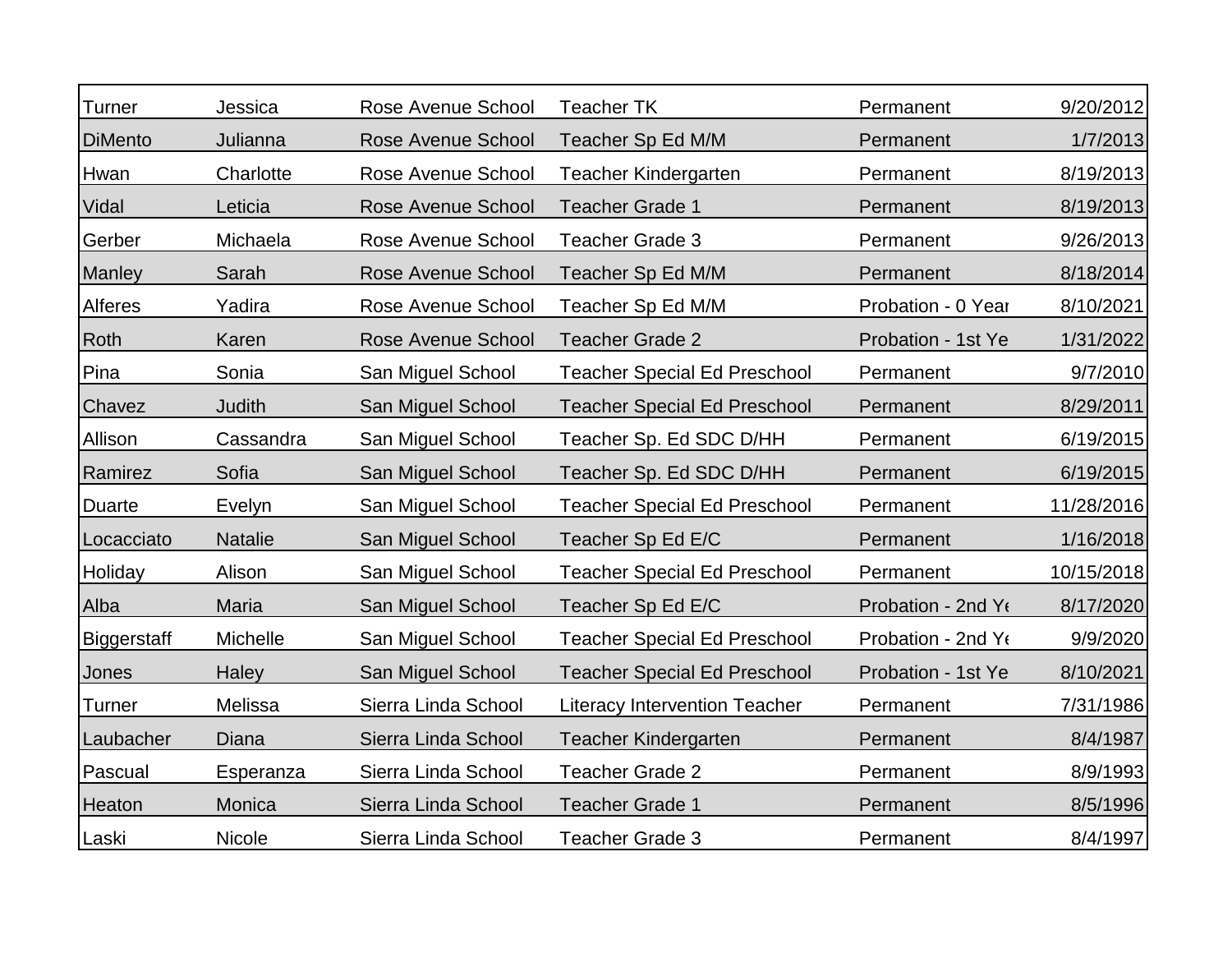| <b>Bakody</b>                      | Melissa        | Sierra Linda School | <b>Teacher Grade 5</b>                | Permanent          | 8/7/2000   |
|------------------------------------|----------------|---------------------|---------------------------------------|--------------------|------------|
| Phenix                             | Monica         | Sierra Linda School | <b>Teacher Grade 3</b>                | Permanent          | 8/7/2000   |
| Pilgram                            | Erica          | Sierra Linda School | <b>Teacher Grade 4</b>                | Permanent          | 6/18/2001  |
| Arreguin                           | Armondo        | Sierra Linda School | <b>Teacher Kindergarten</b>           | Permanent          | 7/8/2002   |
| Valle                              | Maritza        | Sierra Linda School | <b>Teacher Grade 2</b>                | Permanent          | 7/8/2002   |
| Gonzales                           | <b>Natalie</b> | Sierra Linda School | <b>Teacher Grade 3</b>                | Permanent          | 7/29/2002  |
| <b>Cervantes Caro Ethel Iliana</b> |                | Sierra Linda School | <b>Teacher Grade 3</b>                | Permanent          | 7/22/2003  |
| Alvarado                           | Regina         | Sierra Linda School | <b>Teacher Grade 4</b>                | Permanent          | 8/4/2003   |
| Gonzalez                           | <b>Vicky</b>   | Sierra Linda School | <b>Teacher Grade 2</b>                | Permanent          | 7/23/2004  |
| Finney                             | Christine      | Sierra Linda School | <b>Teacher Grade 5</b>                | Permanent          | 10/4/2004  |
| <b>Bouvet</b>                      | Charlene       | Sierra Linda School | <b>Teacher Grade 5</b>                | Permanent          | 8/3/2005   |
| Valencia                           | Sylvia         | Sierra Linda School | <b>Teacher TK Bilingual</b>           | Permanent          | 10/3/2005  |
| Saldana                            | Courtney       | Sierra Linda School | Teacher Sp Ed M/M                     | Permanent          | 2/19/2008  |
| Pichardo                           | Maria          | Sierra Linda School | <b>Teacher Kindergarten</b>           | Permanent          | 9/5/2013   |
| Anderson                           | <b>Sheri</b>   | Sierra Linda School | <b>Teacher Grade 1</b>                | Permanent          | 9/23/2013  |
| Newman                             | Julianne       | Sierra Linda School | <b>Teacher Grade 1</b>                | Permanent          | 10/21/2014 |
| Pera                               | Jamie          | Sierra Linda School | Teacher Sp Ed M/M                     | Permanent          | 1/9/2017   |
| Garcia                             | Alma           | Sierra Linda School | Teacher Sp Ed M/M                     | Permanent          | 1/17/2017  |
| Hammel                             | Joy            | Sierra Linda School | Teacher Sp Ed M/M                     | Permanent          | 8/14/2018  |
| <b>Ruiz Romero</b>                 | Lilian         | Sierra Linda School | <b>Teacher Resource Spec. Support</b> | Permanent          | 8/5/2019   |
| Mesquita Reis                      | <b>Elis</b>    | Sierra Linda School | <b>Teacher Resource Spec. Support</b> | Probation - 0 Year | 8/10/2021  |
| <b>Beltran</b>                     | Leticia        | Soria School        | <b>Teacher Grade 2</b>                | Permanent          | 9/30/1991  |
| <b>Mc Callick</b>                  | <b>Natalie</b> | Soria School        | <b>Literacy Intervention Teacher</b>  | Permanent          | 9/6/1994   |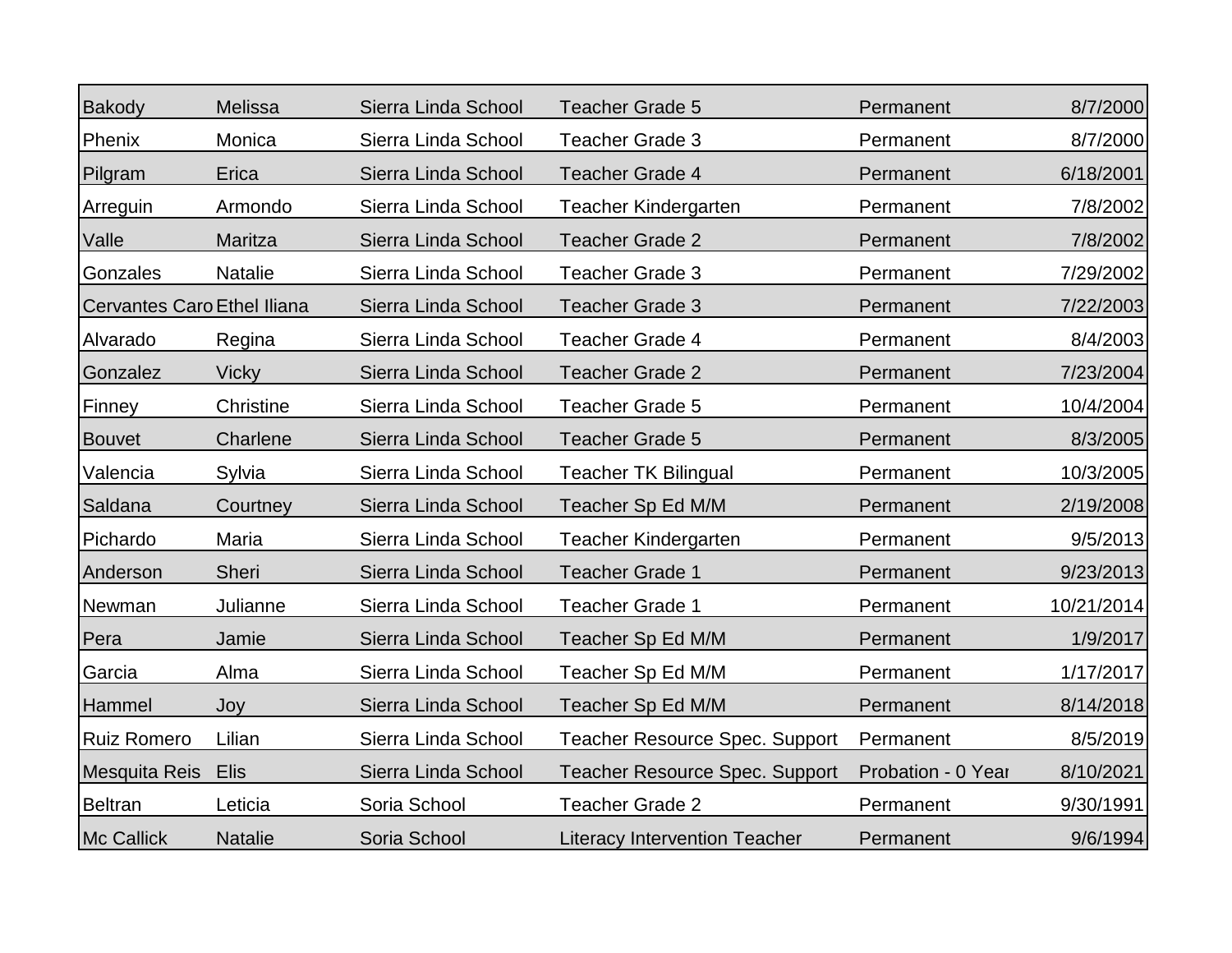| <b>Beckwith</b>              | Jennifer       | Soria School | <b>Teacher Grade 5</b>                | Permanent | 8/5/1996   |
|------------------------------|----------------|--------------|---------------------------------------|-----------|------------|
| Ramirez                      | Jason          | Soria School | <b>Teacher Grade 3</b>                | Permanent | 9/30/1996  |
| Alvarez                      | Ginamarie      | Soria School | Teacher Grade 3                       | Permanent | 2/3/1997   |
| Elrod                        | Kelley         | Soria School | <b>Teacher Grade 2</b>                | Permanent | 7/29/1997  |
| Gomez-Vega                   | Candi          | Soria School | Teacher Kinder DLI, English           | Permanent | 8/4/1997   |
| Miranda                      | Roxanne        | Soria School | Teacher Science Jr High               | Permanent | 8/4/1997   |
| <b>Ballas</b>                | <b>Stacy</b>   | Soria School | <b>Teacher Kindergarten</b>           | Permanent | 10/1/1997  |
| Garcia                       | Veronica       | Soria School | <b>Teacher Grade 2 DLI</b>            | Permanent | 7/6/1998   |
| Carrillo                     | Lorena         | Soria School | <b>Teacher Grade 5 DLI</b>            | Permanent | 8/10/1998  |
| Preciado                     | Angelica       | Soria School | <b>Teacher Grade 2 DLI</b>            | Permanent | 8/9/1999   |
| Martinez                     | Araceli        | Soria School | <b>Teacher Grade 6 DLI</b>            | Permanent | 9/7/1999   |
| <b>Cortez Ramirez Teresa</b> |                | Soria School | <b>Teacher Kindergarten DLI</b>       | Permanent | 7/10/2000  |
| <b>Barajas</b>               | Kirsten        | Soria School | Teacher Grade 6 DLI, English          | Permanent | 8/7/2000   |
| Ornelas                      | Diana          | Soria School | Teacher Kindergarten DLI              | Permanent | 8/6/2001   |
| Lopez                        | Kimberly       | Soria School | Teacher Grade 4                       | Permanent | 7/8/2002   |
| Grolock                      | <b>Scott</b>   | Soria School | Teacher Language Arts Jr High         | Permanent | 7/22/2002  |
| Manzano                      | Adriana        | Soria School | <b>Teacher Grade 3 DLI</b>            | Permanent | 10/14/2002 |
| De Luna Diaz                 | Araceli        | Soria School | <b>Teacher Grade 1 DLI</b>            | Permanent | 7/23/2004  |
| Dominguez                    | Raquel         | Soria School | <b>Teacher Grade 3 DLI</b>            | Permanent | 8/1/2005   |
| Romero                       | Azucena        | Soria School | Teacher Combo 4/5 DL                  | Permanent | 8/12/2008  |
| Lefkovits                    | <b>Matthew</b> | Soria School | <b>Teacher Social Studies Jr High</b> | Permanent | 8/29/2011  |
| Guzman                       | Nancy          | Soria School | <b>Teacher Grade 4</b>                | Permanent | 10/7/2011  |
| Hays                         | Lorissa        | Soria School | <b>Teacher Grade 5</b>                | Permanent | 11/26/2012 |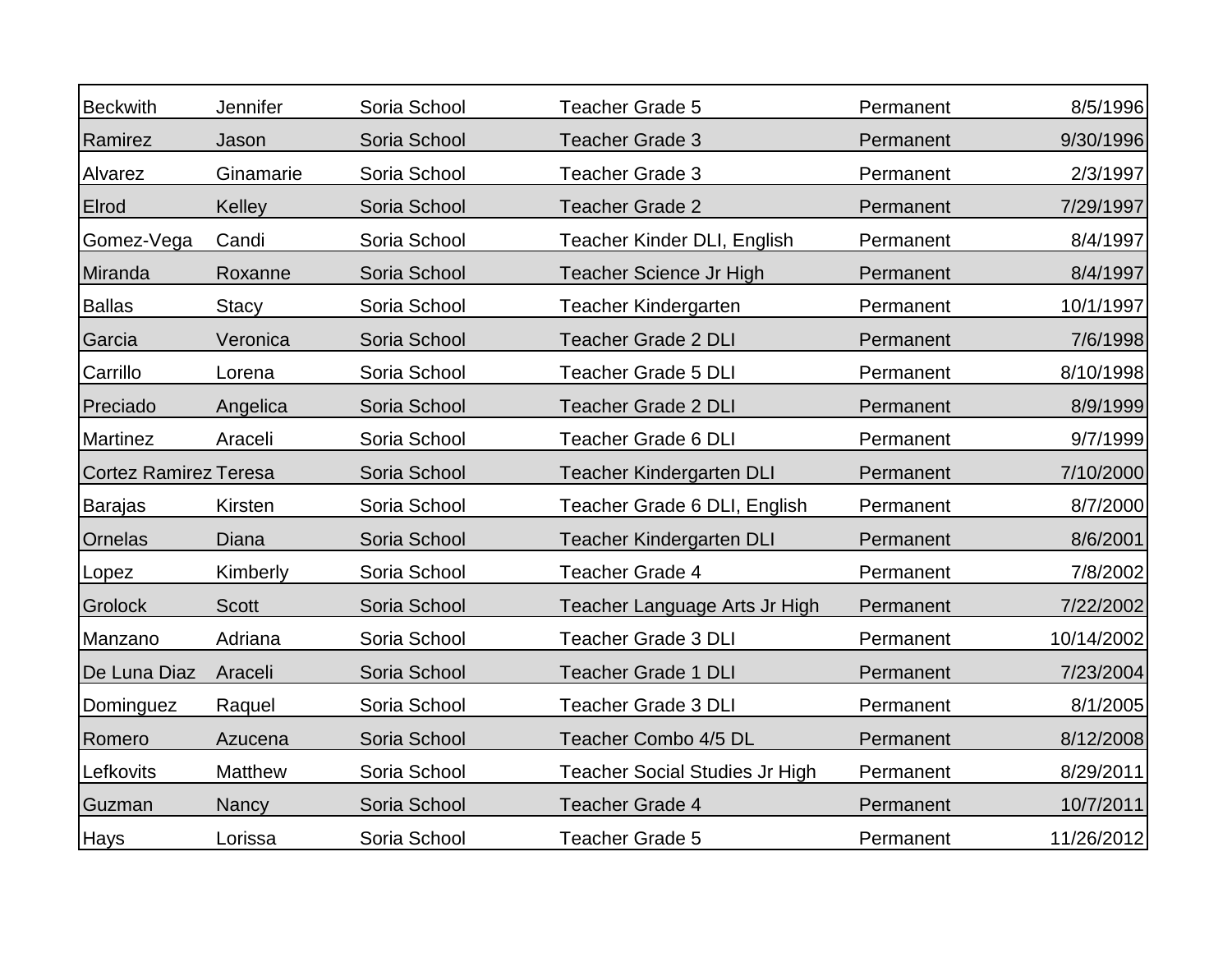| Medina         | Susana         | Soria School             | Teacher Spanish Jr High                      | Permanent          | 8/18/2014 |
|----------------|----------------|--------------------------|----------------------------------------------|--------------------|-----------|
| Nakamura       | Eric           | Soria School             | <b>Teacher Physical Education</b>            | Permanent          | 8/18/2014 |
| Sandoval       | Tina           | Soria School             | Teacher Language Arts Jr High                | Permanent          | 8/18/2014 |
| <b>Doswell</b> | Joel           | Soria School             | <b>Teacher Grade 6</b>                       | Permanent          | 8/28/2014 |
| Guillen        | John           | Soria School             | <b>Teacher Physical Education</b>            | Permanent          | 9/15/2014 |
| Cortez         | Viviana        | Soria School             | <b>Teacher Grade 1</b>                       | Permanent          | 9/29/2014 |
| Peterson       | Lorri          | Soria School             | <b>Teacher Grade 1</b>                       | Permanent          | 10/6/2014 |
| Angel          | Elva           | Soria School             | <b>Teacher Grade 1 DLI</b>                   | Permanent          | 8/17/2015 |
| Pope           | <b>Brennan</b> | Soria School             | <b>Teacher Grade 6</b>                       | Permanent          | 8/17/2015 |
| <b>Higgins</b> | Kenya          | Soria School             | <b>Teacher Resource Spec. Support</b>        | Permanent          | 8/8/2017  |
| Hartman        | Stephanie      | Soria School             | <b>Teacher Resource Specialist</b>           | Permanent          | 7/31/2018 |
| Olachea        | Isabel         | Soria School             | <b>Teacher Resource Specialist</b>           | Permanent          | 7/31/2018 |
| Alvarado       | Armando        | Soria School             | <b>Teacher Grade 4 DLI</b>                   | Permanent          | 8/6/2018  |
| Garcia         | Yvonne         | Soria School             | Teacher Science Jr High                      | Permanent          | 8/6/2018  |
| <b>Mosby</b>   | Jovan          | Soria School             | <b>Teacher Social Studies Jr High</b>        | Permanent          | 8/6/2018  |
| <b>Hess</b>    | Alec           | Soria School             | Teacher Math Jr. High                        | Permanent          | 8/14/2018 |
| Donner         | Ariel          | Soria School             | Teacher Math Jr. High                        | Probation - 2nd Yo | 8/17/2020 |
| Mellring       | Janet          | <b>Special Education</b> | <b>Teacher-Special Ed Assess Spec</b>        | Permanent          | 9/3/2003  |
| Zwaal          | Lorena         | <b>Special Education</b> | <b>Teacher-Special Ed Assess Spec</b>        | Permanent          | 8/21/2012 |
| <b>Miller</b>  | Chelsea        | <b>Special Education</b> | Teacher Sp Ed V/H                            | Permanent          | 8/16/2016 |
| Nerida         | Wilfredo       |                          | Special Education / Frai Teacher Adaptive PE | Permanent          | 8/17/2015 |
| Cahill         | Adam           |                          | Special Education/ Lopt Teacher Adaptive PE  | Permanent          | 8/17/2015 |
| Carrillo       | Anjanette      | Teaching & Learning      | <b>Teacher on Special Assignment</b>         | Permanent          | 7/6/1999  |